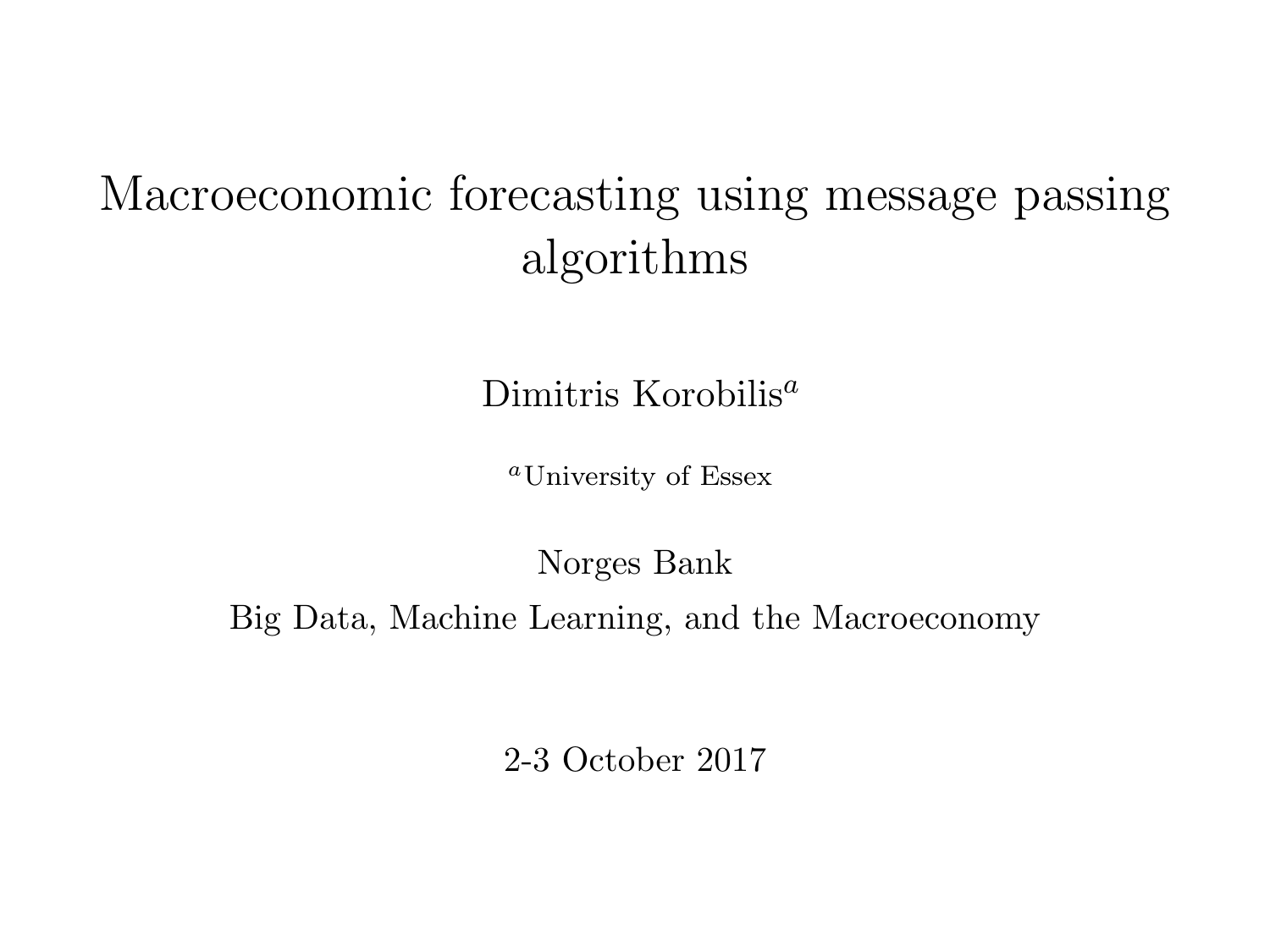<span id="page-1-0"></span>

| Introduction |  |  |
|--------------|--|--|
|              |  |  |

# Motivation

- In light of availability of high-dimensional data, machine learning (ML) methods are becoming popular in econometrics
- Athey and Imbens (2017) and Mullainathan and Spiess (2017), both on the same issue of J. of Econ.Persp., highlight the use of such methods in treatment effects, panel data etc.
- Main message: while "traditional" econometrics is all about consistency, the ML revolution is mainly about prediction
- Recent work by Athey Imbens showing that such methods can be used for causality and policy evaluation
- Little work has been done in time-series, even though there is recent interest in large VARs and regressions with many predictors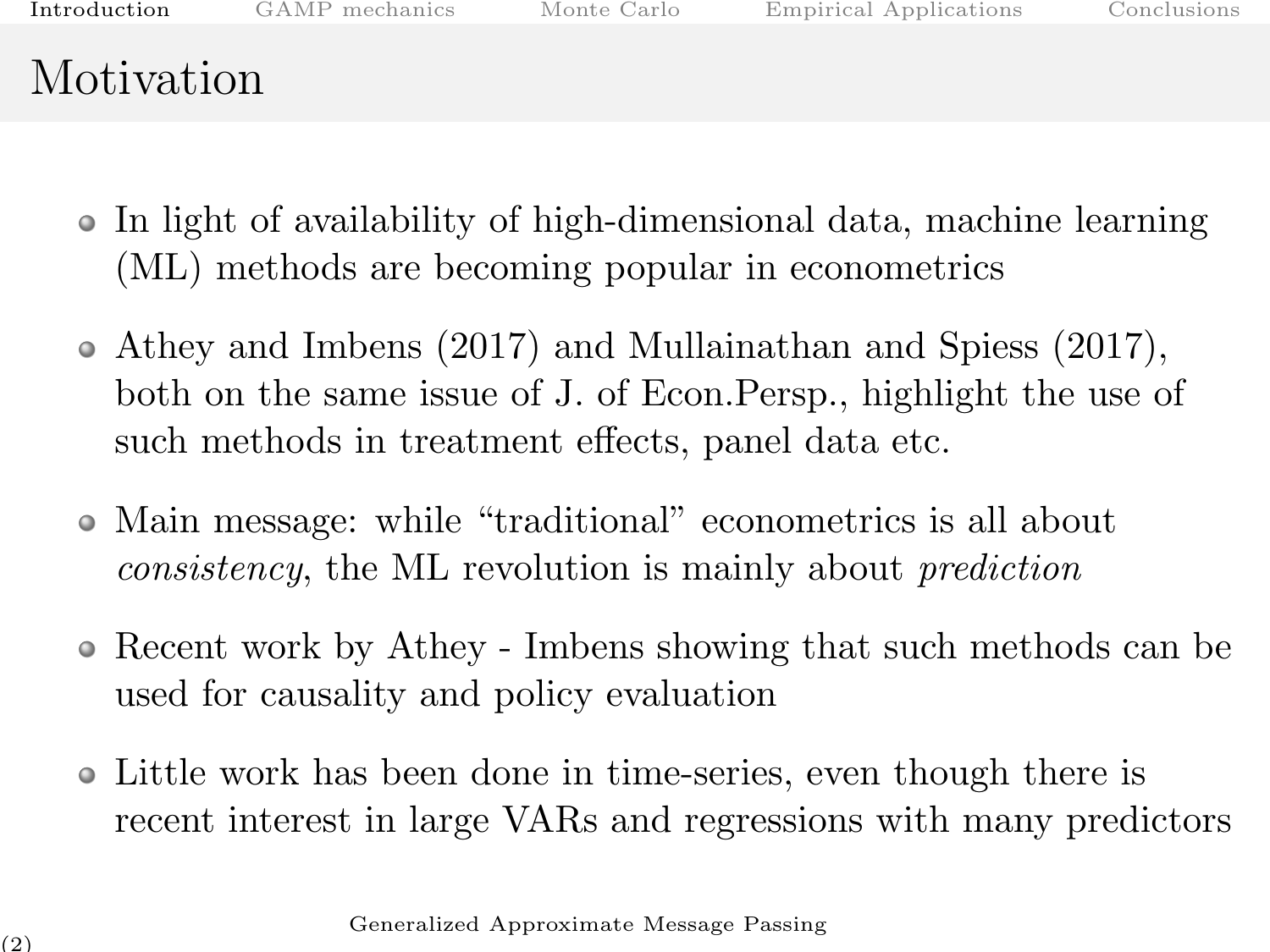This paper works with the general class of graphical models, estimated using an approximate inference algorithm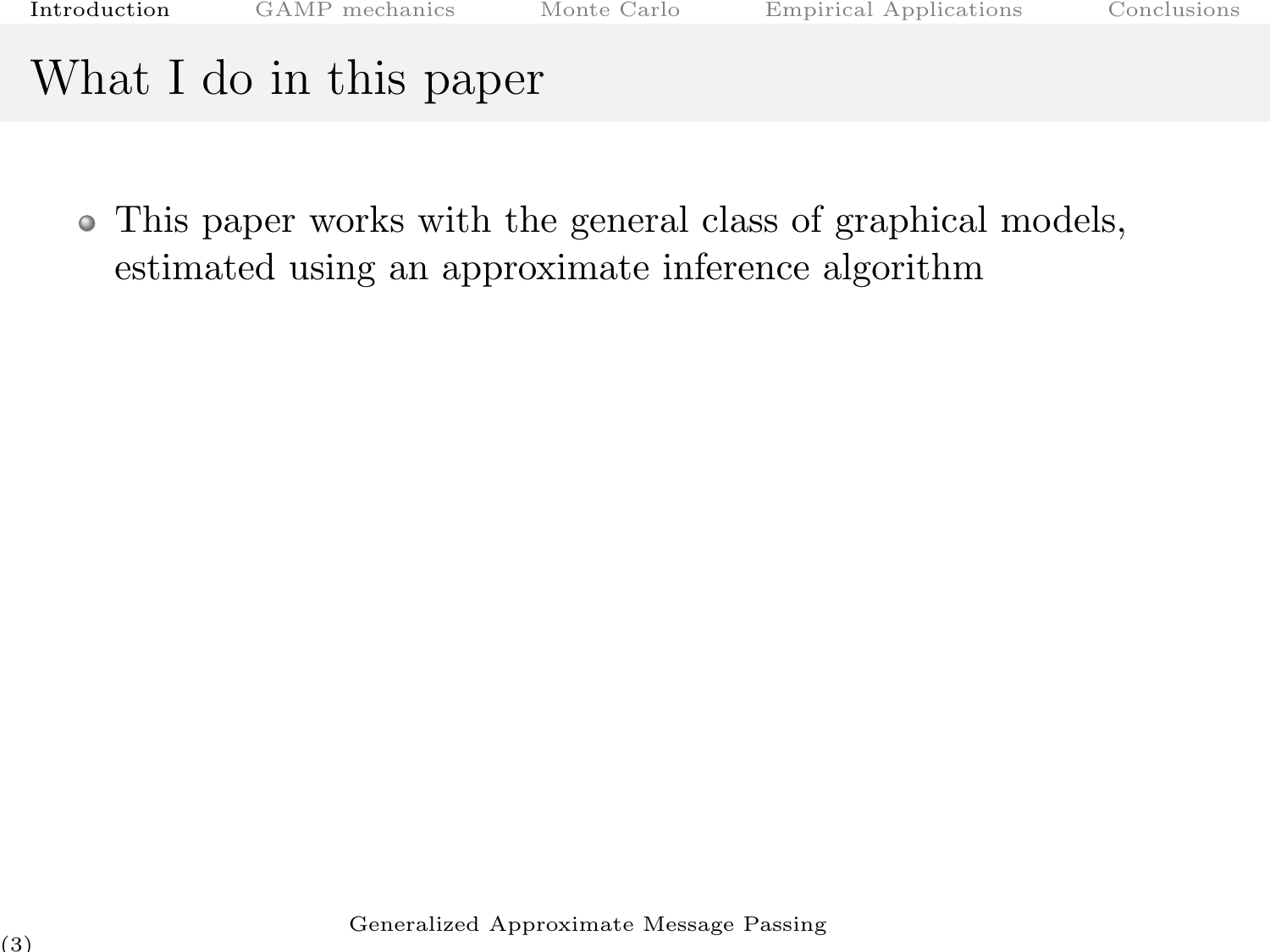- This paper works with the general class of graphical models, estimated using an approximate inference algorithm
- First developed by David Donoho (Stanford), and subsequently Sundeep Rangan (NYU), Generalised Approximate Message Passsing (GAMP) has been very successful in signal processing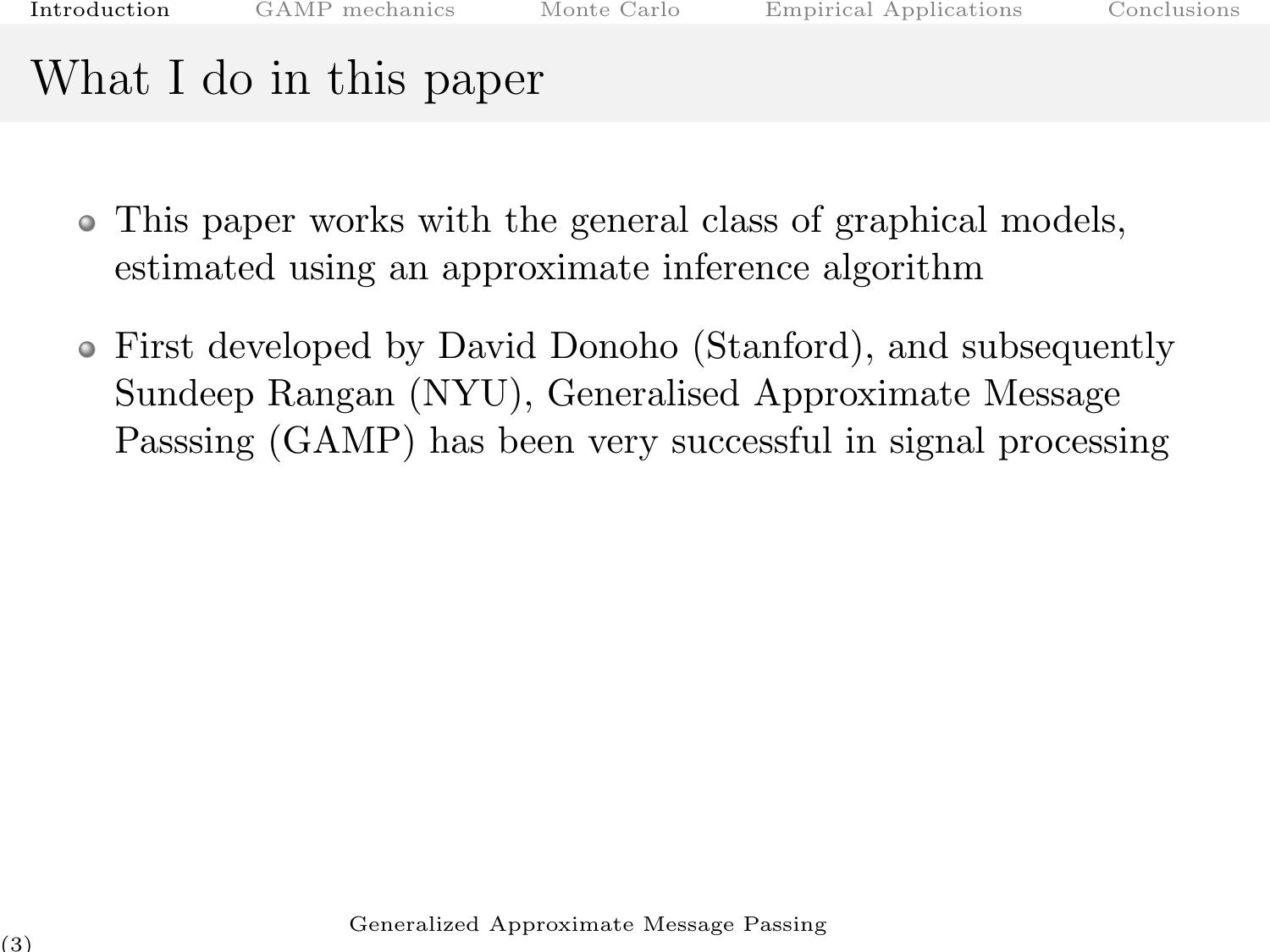- This paper works with the general class of graphical models, estimated using an approximate inference algorithm
- First developed by David Donoho (Stanford), and subsequently Sundeep Rangan (NYU), Generalised Approximate Message Passsing (GAMP) has been very successful in signal processing
- But little is known about the usefulness of such algorithms in statistics and even less in economics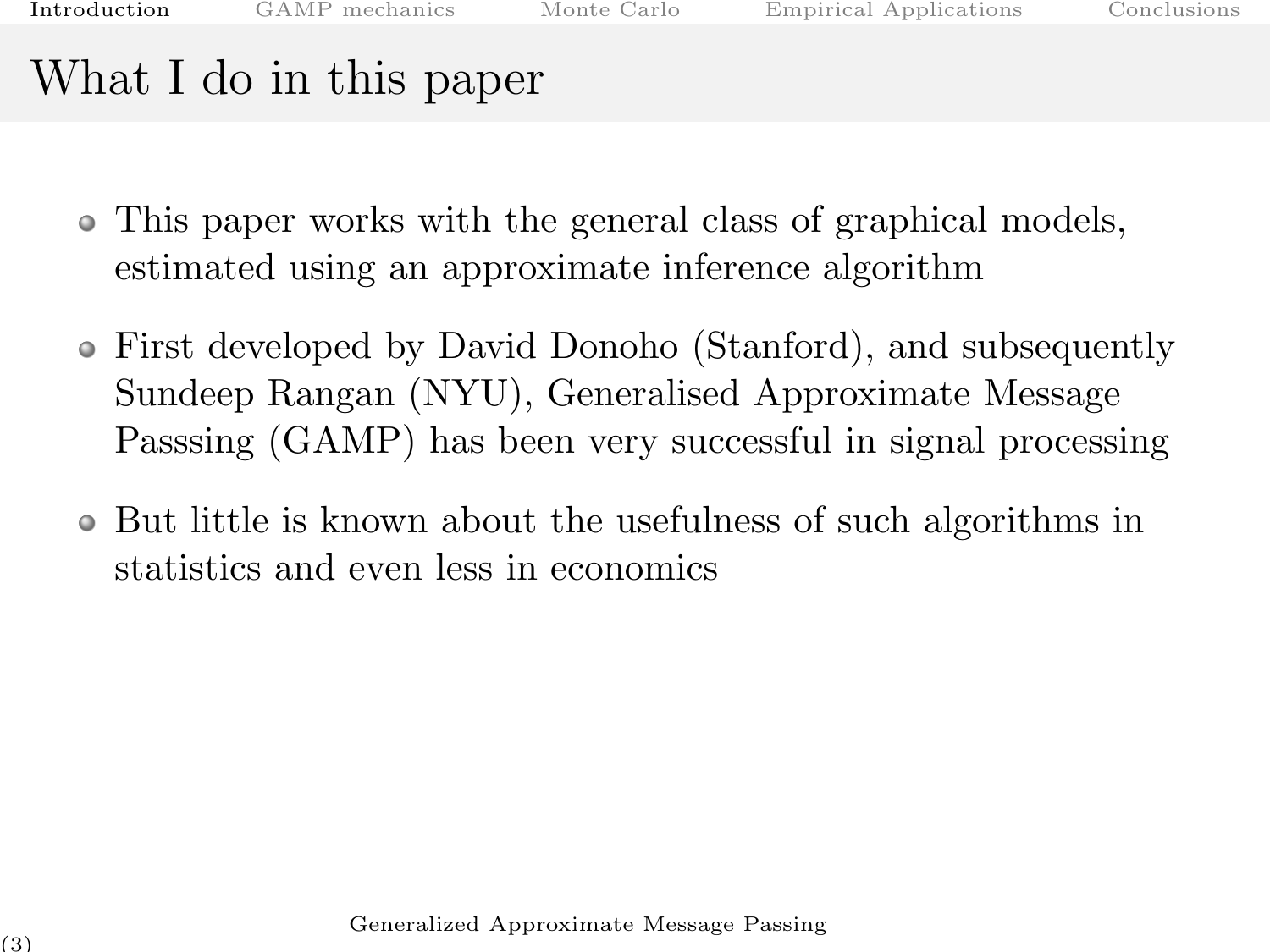- This paper works with the general class of graphical models, estimated using an approximate inference algorithm
- First developed by David Donoho (Stanford), and subsequently Sundeep Rangan (NYU), Generalised Approximate Message Passsing (GAMP) has been very successful in signal processing
- But little is known about the usefulness of such algorithms in statistics and even less in economics
- Recent attempt by Mike Wand (2017, JASA) to introduce message passing models in statistics (but estimated with Mean Field Variational Bayes methods, not GAMP)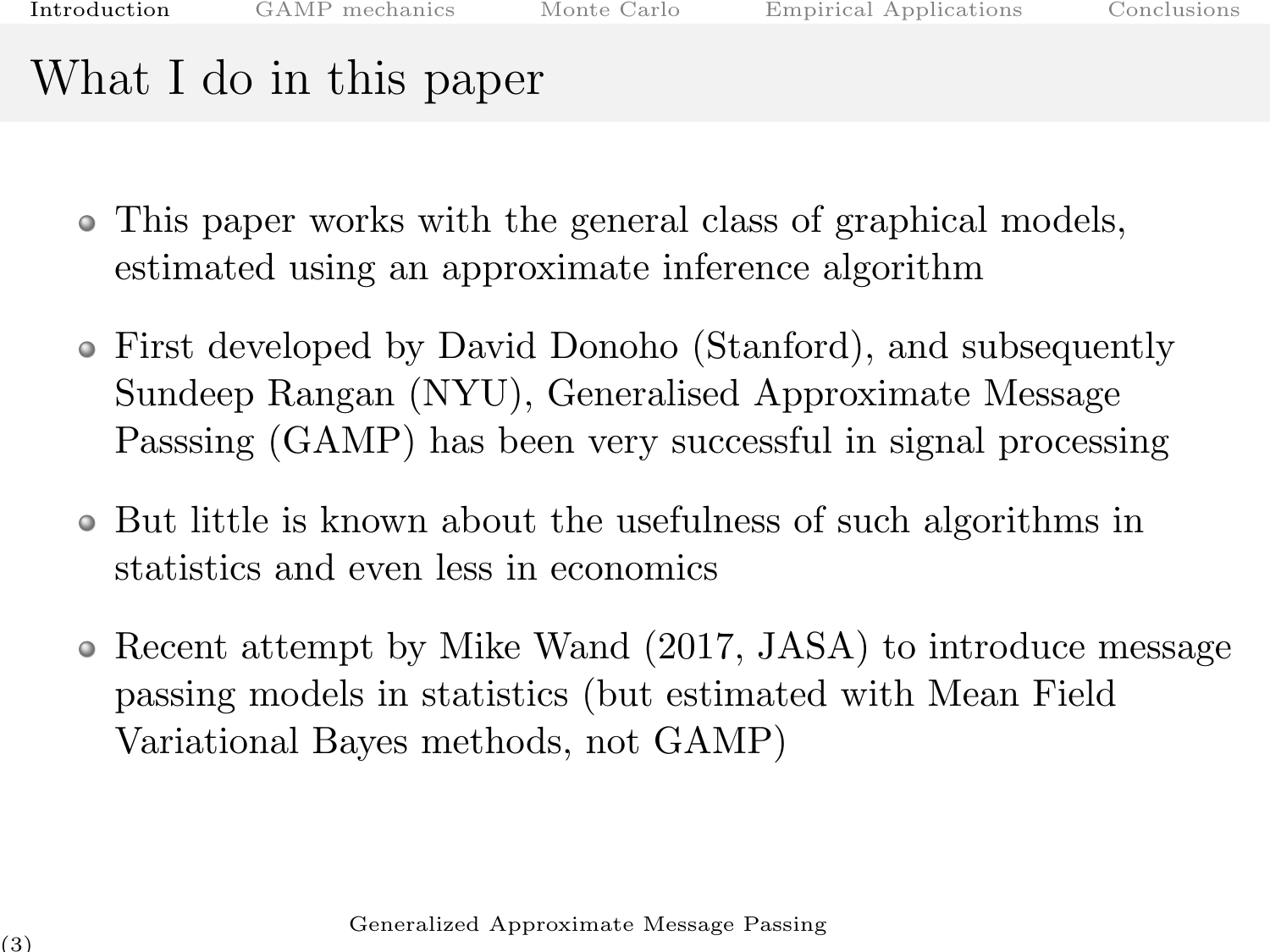- This paper works with the general class of graphical models, estimated using an approximate inference algorithm
- First developed by David Donoho (Stanford), and subsequently Sundeep Rangan (NYU), Generalised Approximate Message Passsing (GAMP) has been very successful in signal processing
- But little is known about the usefulness of such algorithms in statistics and even less in economics
- Recent attempt by Mike Wand (2017, JASA) to introduce message passing models in statistics (but estimated with Mean Field Variational Bayes methods, not GAMP)
- Why should econometricians care about such algorithms at all?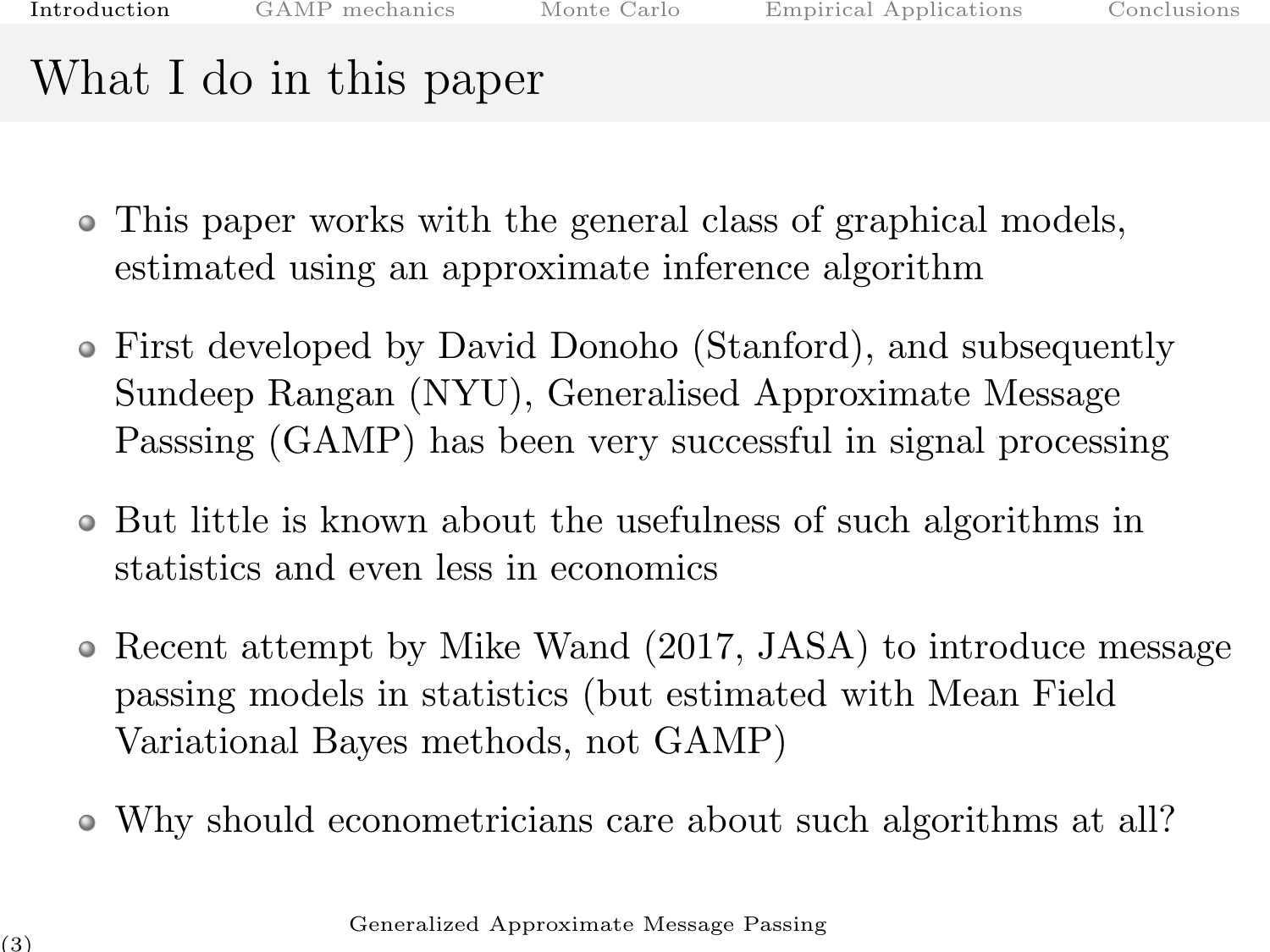In this talk I will attempt to establish the following

GAMP can be easily combined with hierarchical priors that shrink or select/average coefficients (e.g. Normal-iGamma, or spike and slab) and more complex prior structures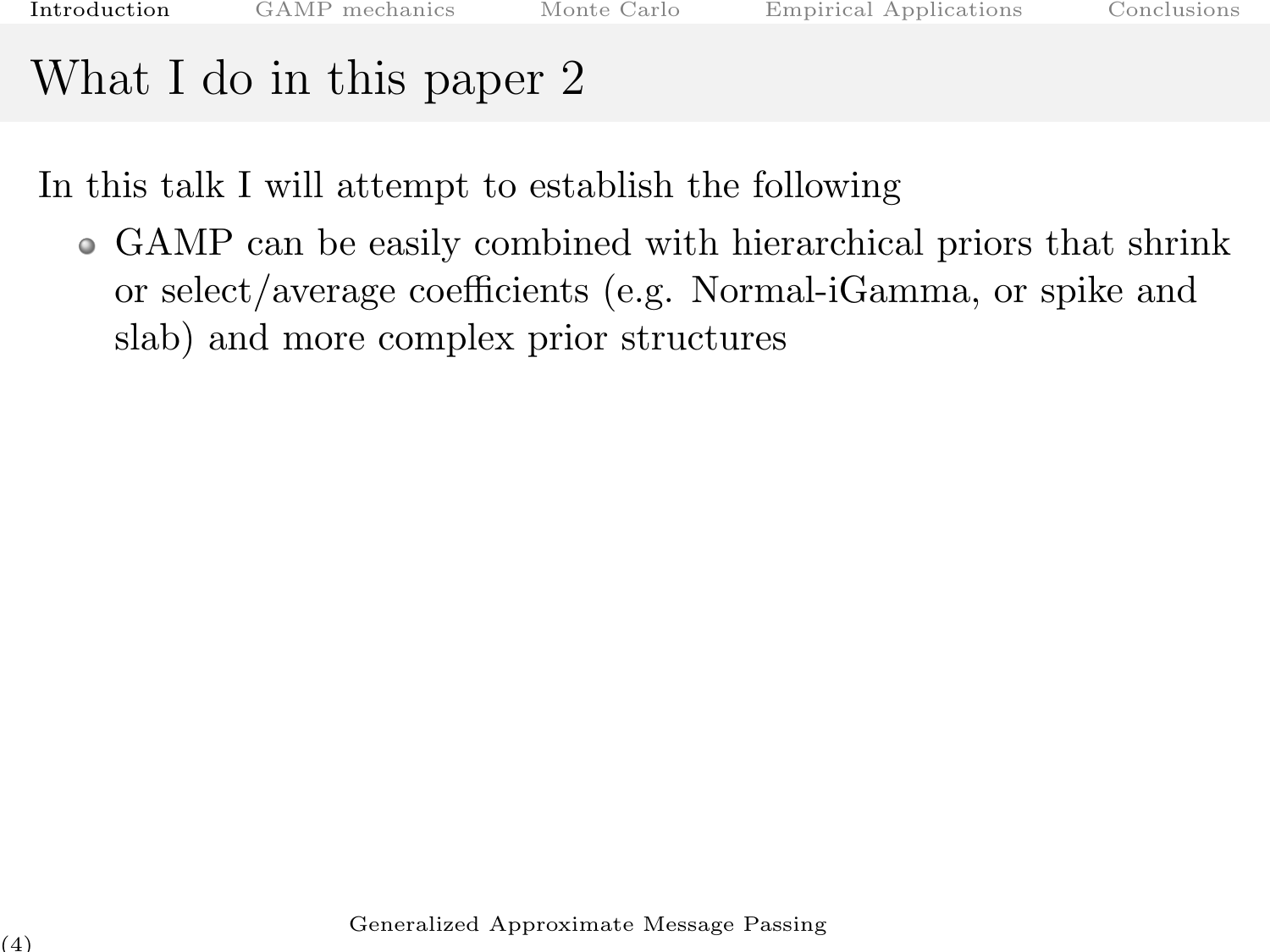In this talk I will attempt to establish the following

- GAMP can be easily combined with hierarchical priors that shrink or select/average coefficients (e.g. Normal-iGamma, or spike and slab) and more complex prior structures
- The computational cost of GAMP increases linearly in the number of coefficients - it is extremely fast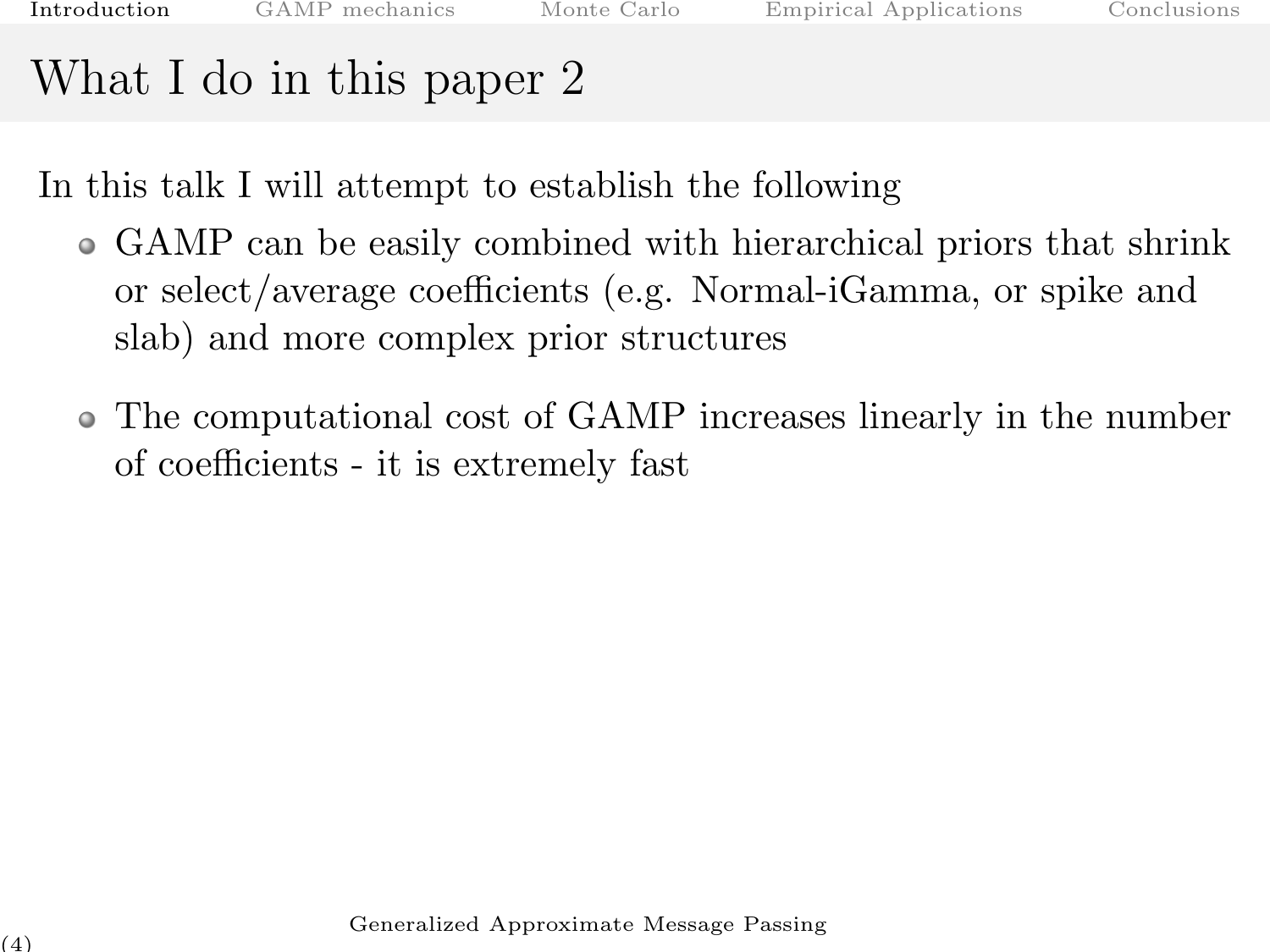In this talk I will attempt to establish the following

- GAMP can be easily combined with hierarchical priors that shrink or select/average coefficients (e.g. Normal-iGamma, or spike and slab) and more complex prior structures
- The computational cost of GAMP increases linearly in the number of coefficients - it is extremely fast
- Unlike "well-established" MCMC algorithms, GAMP-based algorithms require minimal or no tuning. They are simple and more transparent than simulation-based equivalents (i.e. you don't have to be an expert in Bayesian analysis to do variable selection in high-dimensional spaces)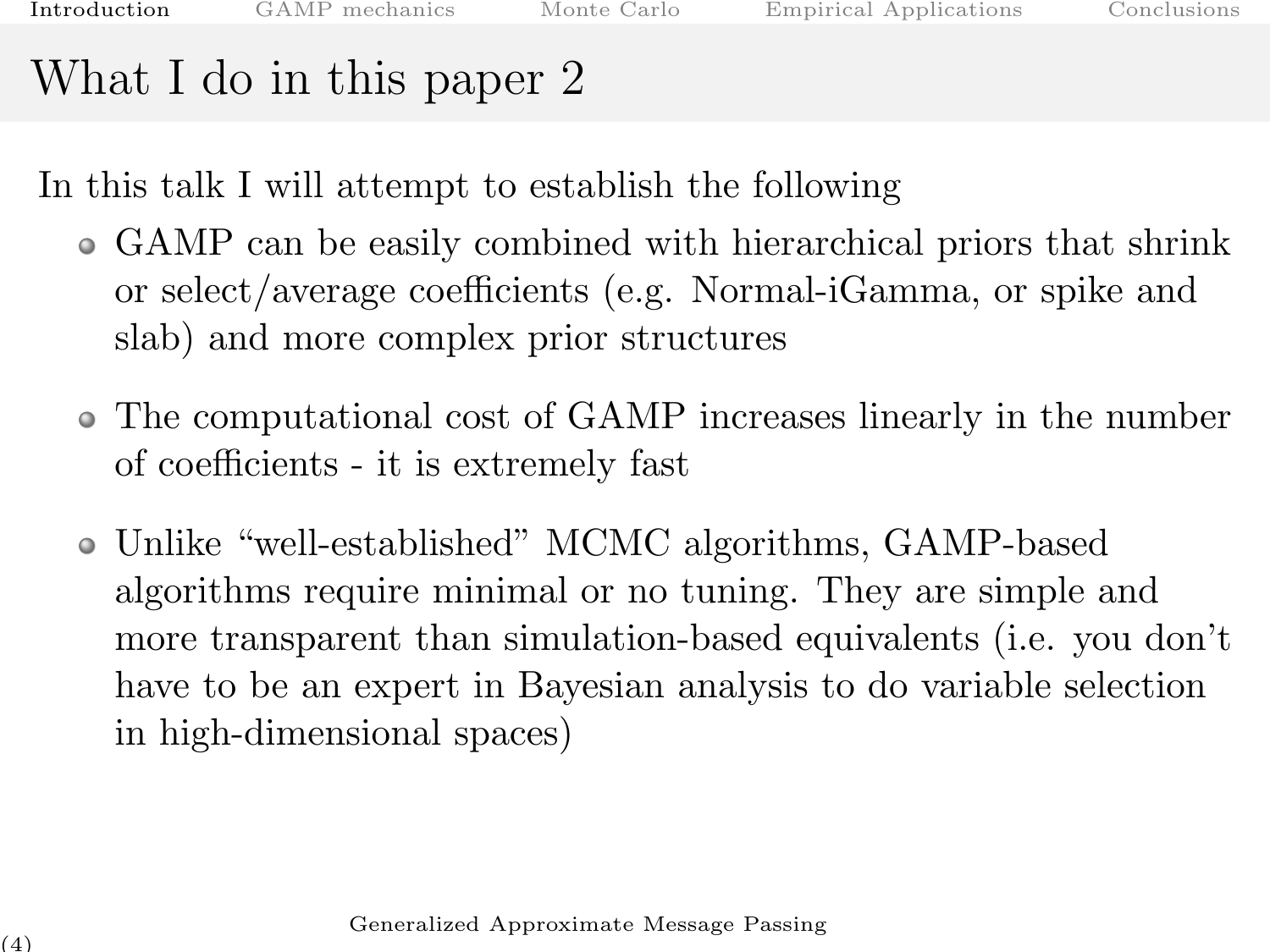In this talk I will attempt to establish the following

- GAMP can be easily combined with hierarchical priors that shrink or select/average coefficients (e.g. Normal-iGamma, or spike and slab) and more complex prior structures
- The computational cost of GAMP increases linearly in the number of coefficients - it is extremely fast
- Unlike "well-established" MCMC algorithms, GAMP-based algorithms require minimal or no tuning. They are simple and more transparent than simulation-based equivalents (i.e. you don't have to be an expert in Bayesian analysis to do variable selection in high-dimensional spaces)
- They can be fully modular, trivially parallelizable, and adapted to a wide-class of models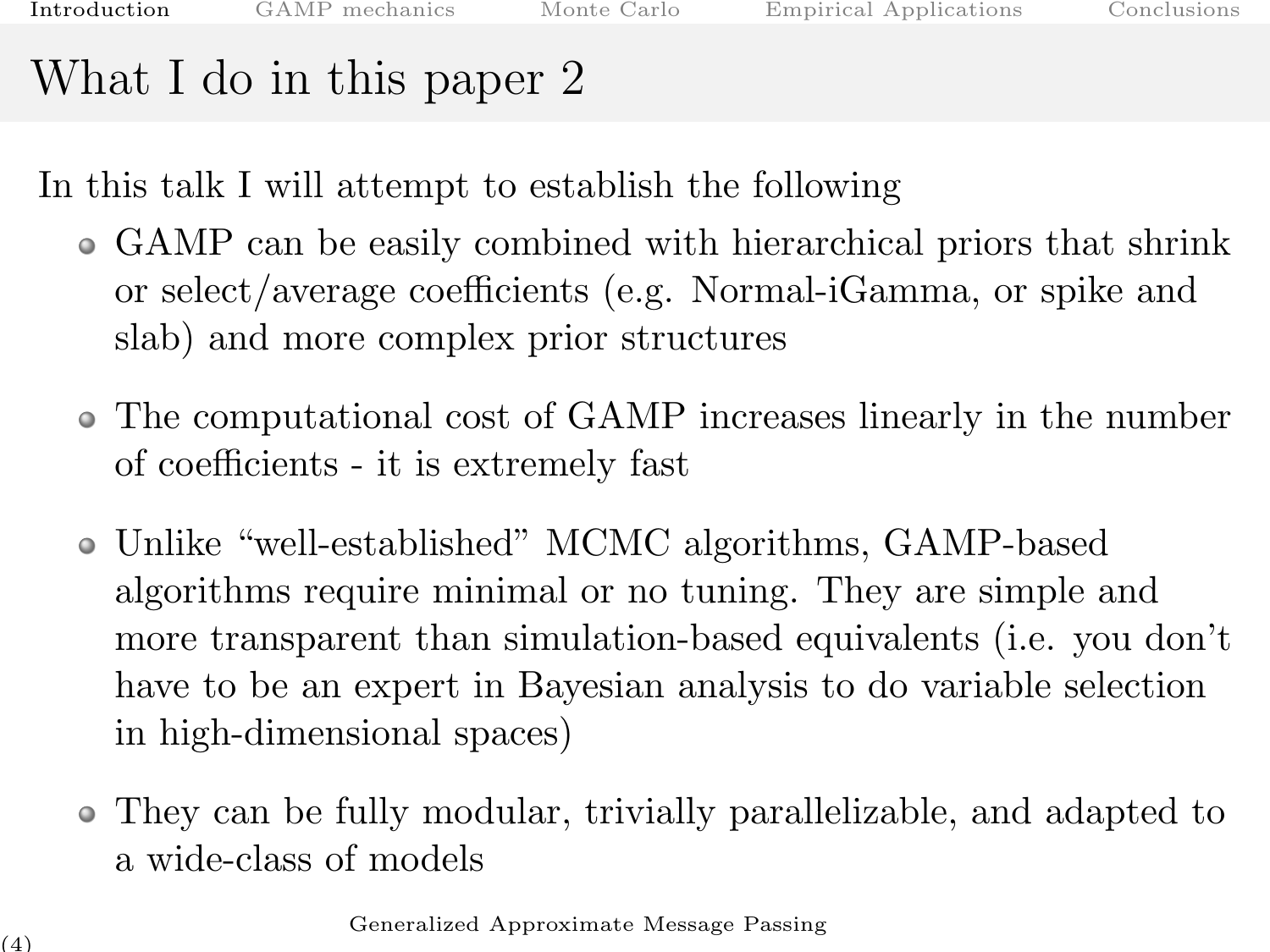# Structure of this talk

This unconvential Introduction was only to convince you that is worth discussing about a methodology that is new to economists and entails lots of engineering jargon. The remainder of the talk is as follows

- <sup>1</sup> Message passing methods, the GAMP algorithm, and its combination with shrinkage-inducing priors
- <sup>2</sup> Monte Carlo evaluation
- <sup>3</sup> Macro Application 1: Forecasting with many orthogonal predictors
- <sup>4</sup> Macro Application 2: Forecasting inflation with many predictors and time-varying parameters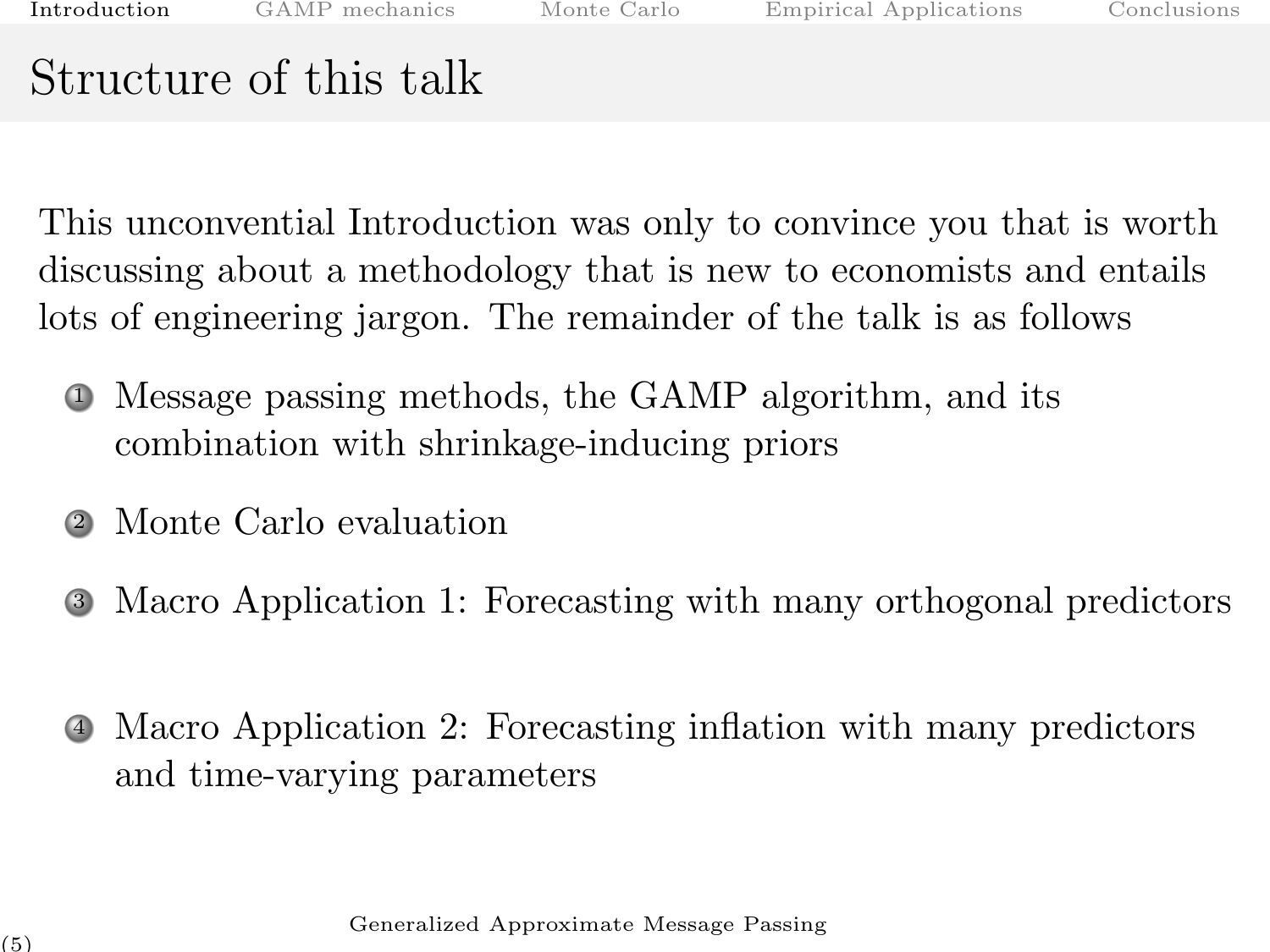#### <span id="page-12-0"></span>Methodology

Consider the following regression with the usual notation/assumptions

$$
y = x\beta + \varepsilon,\tag{1}
$$

where interest lies in estimation of the p-dimensional vector  $\beta$ , with possibly  $p \gg T$ .

Consider i.i.d prior  $p(\beta) = \prod_{i=1}^{p} p(\beta_i)$ , then the exact marginal posterior for  $\beta_i$ ,  $i = 1, ..., p$  requires evaluation of a  $(p-1)$ -dimensional integral of the form

$$
p(\beta_i|y) = \int p(\beta|y) d\beta_{j\neq i},
$$
\n
$$
\propto \int p(y|\beta) p(\beta) d\beta_{j\neq i},
$$
\n
$$
= p(\beta_i) \int p(y|\beta) \prod_{j=1, j\neq i}^{p} p(\beta_j) d\beta_{j\neq i}.
$$
\n(4)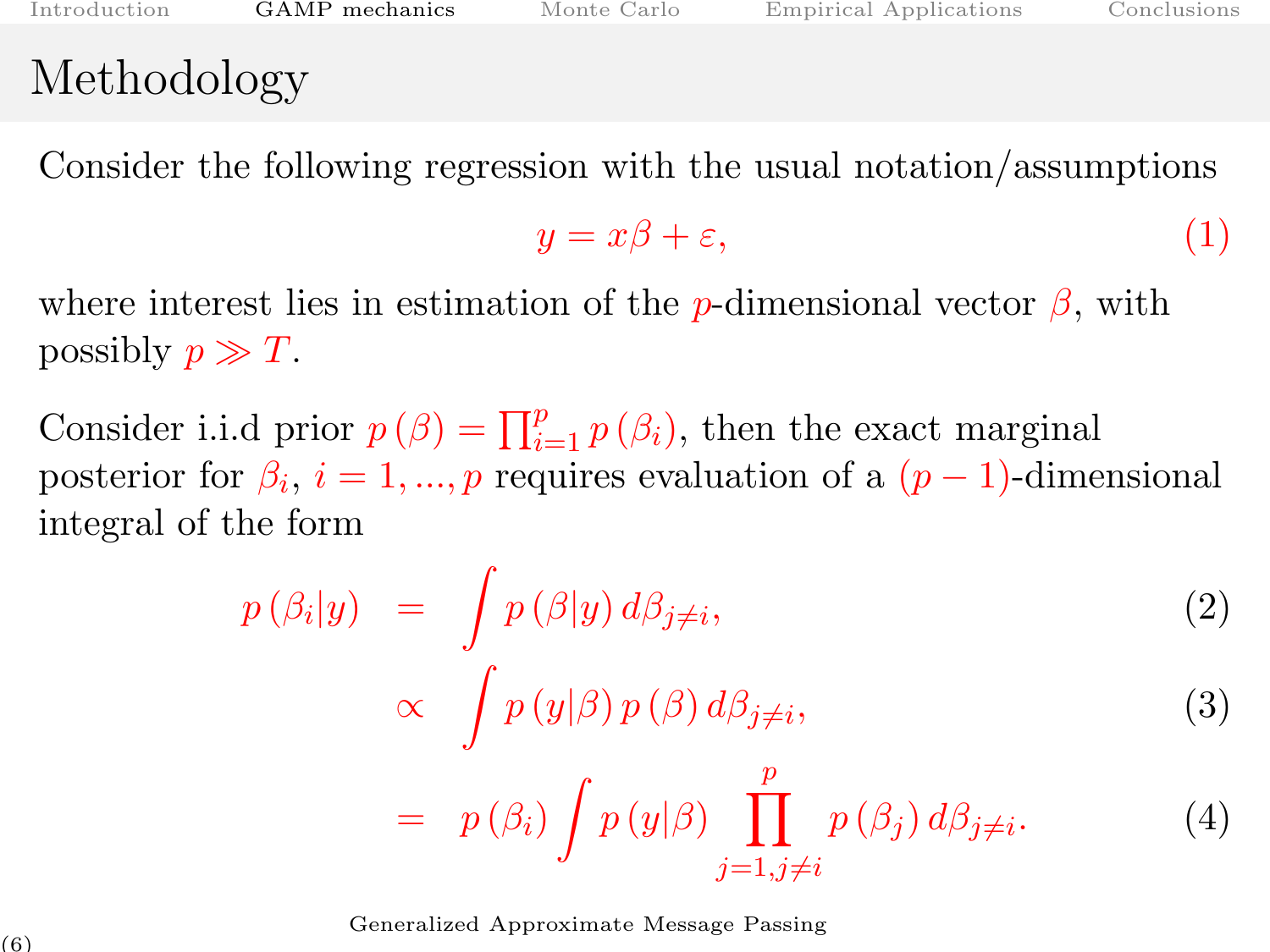### Message Passing and Belief Propagation

- I am going now to show that I can approximate this problem using graphical models, and in particular factor graphs
- Factor graph  $\rightarrow$  "factorize (decompose) random variables into quantities of lower dimensions"
- In our case, the high-dimensional random variable we want to factorize is the vector  $\beta$ 
	- Example of an efficient factorization:  $a \cdot b + a \cdot c = a(b+c)$ .
- The following figure depicts the factor graph for the regression problem
	- Variable vertices  $\beta = (\beta_1, ..., \beta_p)$  are denoted with a white circle
	- Function vertices

 $f = [p(\beta), p(y|\beta)] = [p(\beta_1), ..., p(\beta_p), p(y_1|\beta), ..., p(y_T|\beta)]$  are represented using filled boxes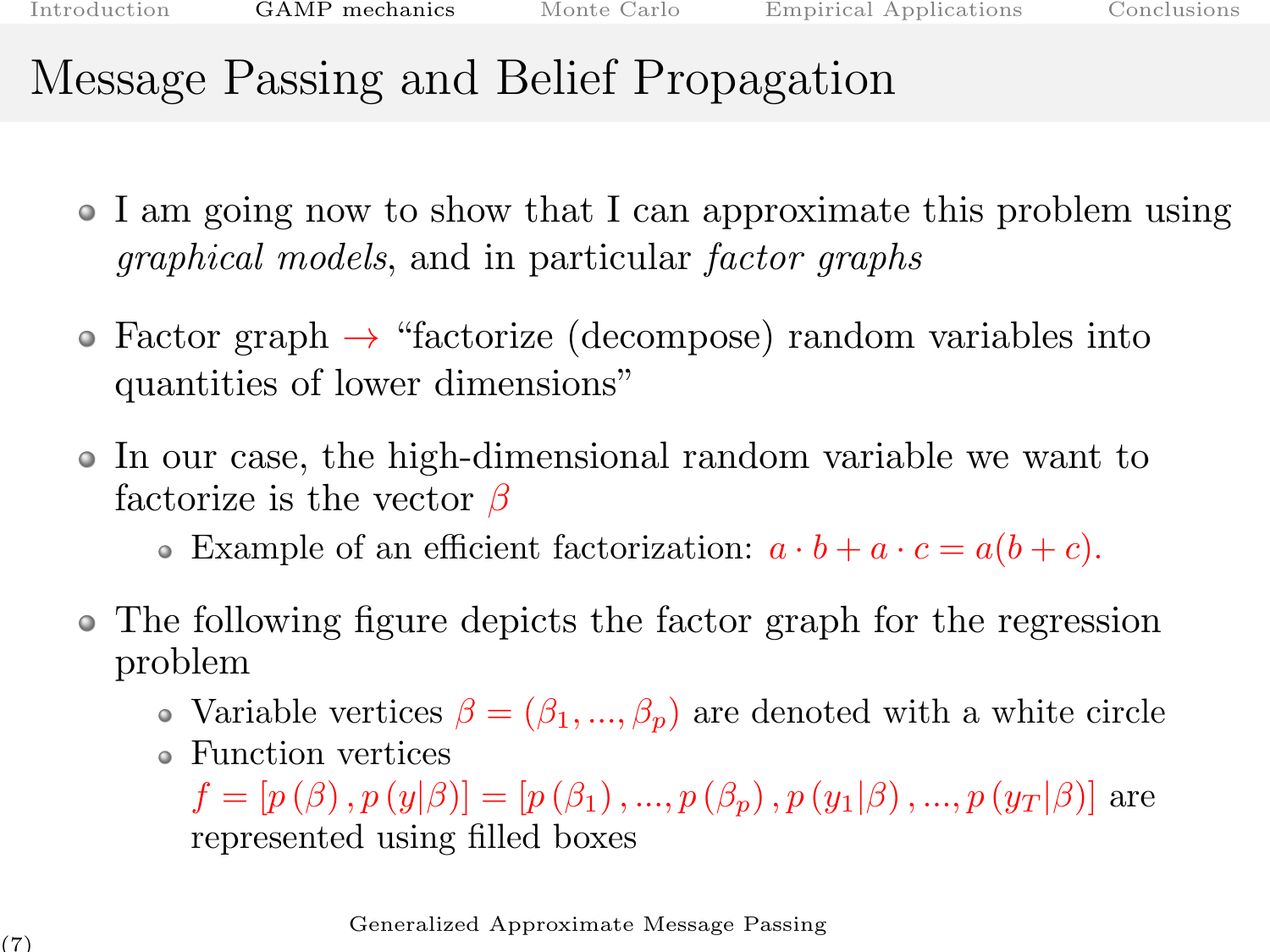#### Factor graph for regression model



Figure 1: Factor graph for the posterior distribution of  $\beta$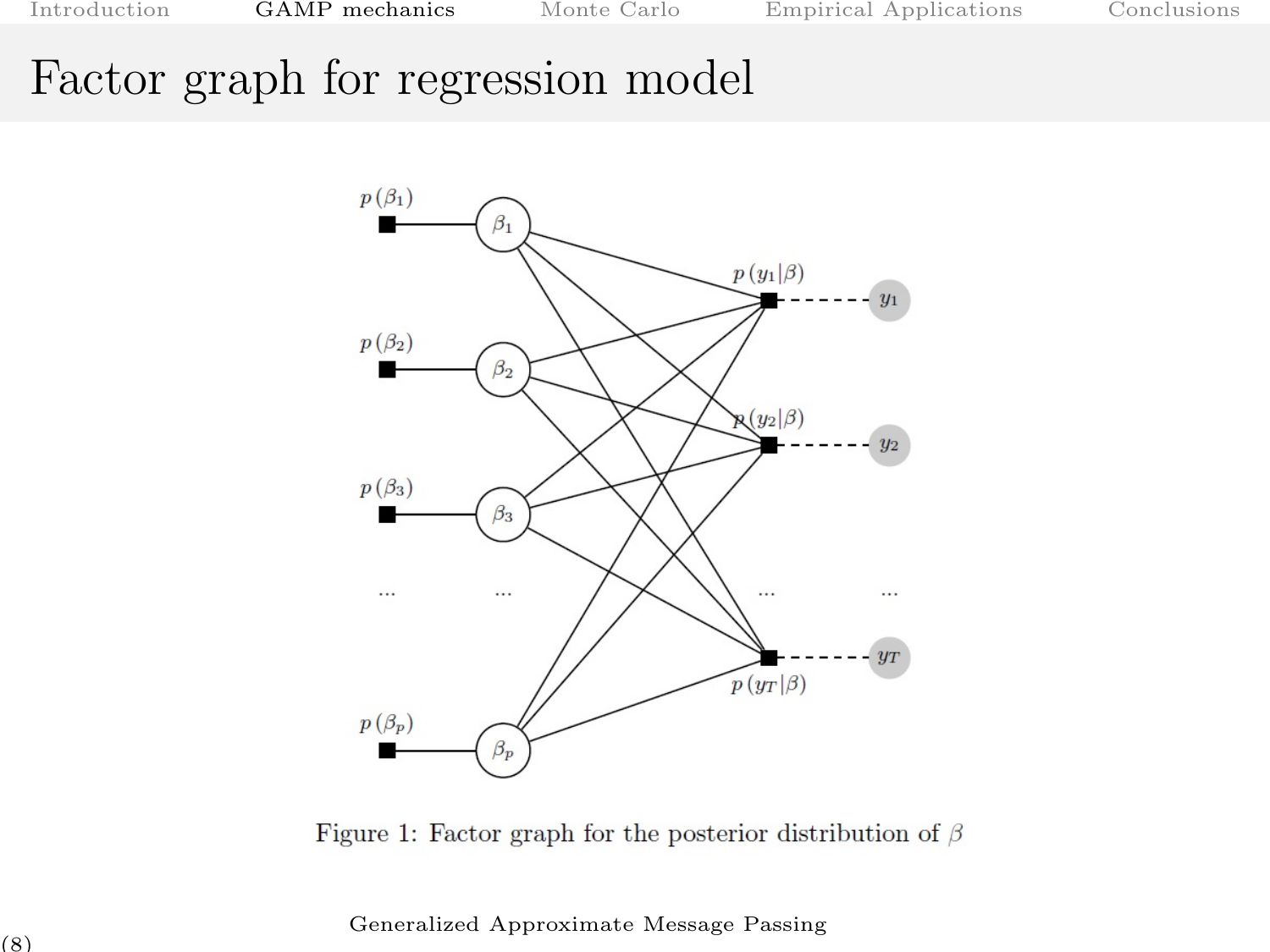#### Message passing approach

Define  $\mu_{p(\bullet)\to a}$  the message passed from probability function  $p(\bullet)$  to random variable  $a$ , then:

$$
p(\beta_i|y) = \mu_{p(\beta_i)\to\beta_i} \prod_{t=1}^T \mu_{p(y_t|\beta)\to\beta_i}.
$$
 (5)

where  $\mu_{p(\beta_i) \to \beta_i} = p(\beta_i)$ . According to sum-product rule we further have

 $\mathbf{D}$   $\mu_{p(y_t|\beta)\to\beta_i} = \int p(y_t|\beta) \prod_{j=1,j\neq i}^p \mu_{\beta_j \to p(y_t|\beta)} d\beta_j \neq i$ . 2  $\mu_{\beta_j \to p(y_t|\beta)} = p(\beta_j) \prod_{s=1, s \neq t}^T \mu_{p(y_s|\beta) \to \beta_j}$ .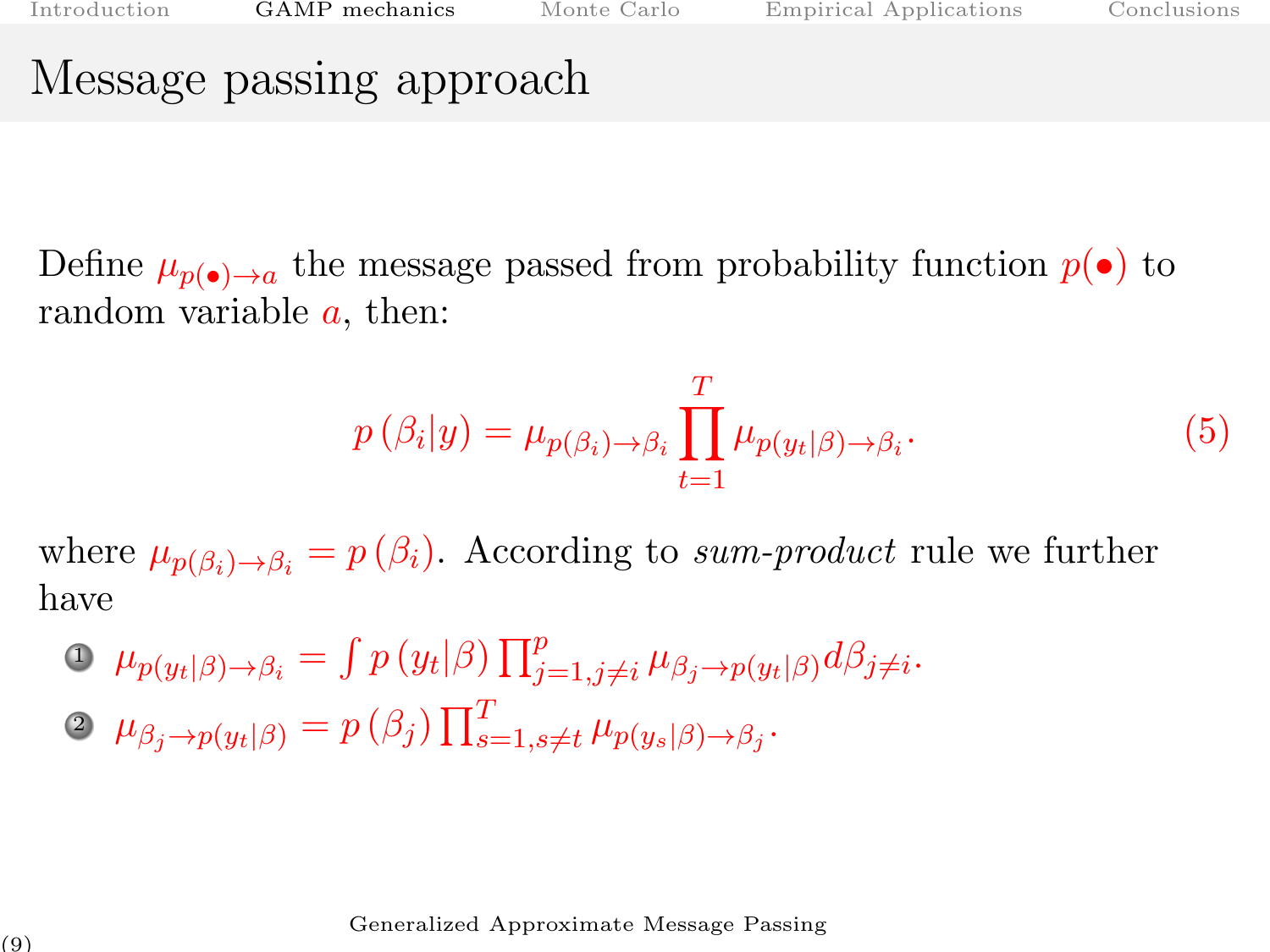### Belief Propagation

We can estimate messages 1 and 2 above using the following iterative scheme, for  $r = 1, ..., R$ 

$$
\mu_{p(y_t|\beta)\to\beta_i}^{(r+1)} = \int p(y_t|\beta) \prod_{j=1,j\neq i}^p \mu_{\beta_j \to p(y_t|\beta)}^{(r)} d\beta_{j\neq i},
$$
\n
$$
\mu_{\beta_j \to p(y_t|\beta)}^{(r+1)} = p(\beta_j) \prod_{s=1,s\neq t}^T \mu_{p(y_s|\beta) \to \beta_j}^{(r)},
$$
\n(7)

- This "rule" is called Belief Propagation (Pearl, 1982)
- General approach to inference in Bayesian Networks  $\bullet$
- Shows how to calculate the marginal distribution for each unobserved node, conditional on any observed nodes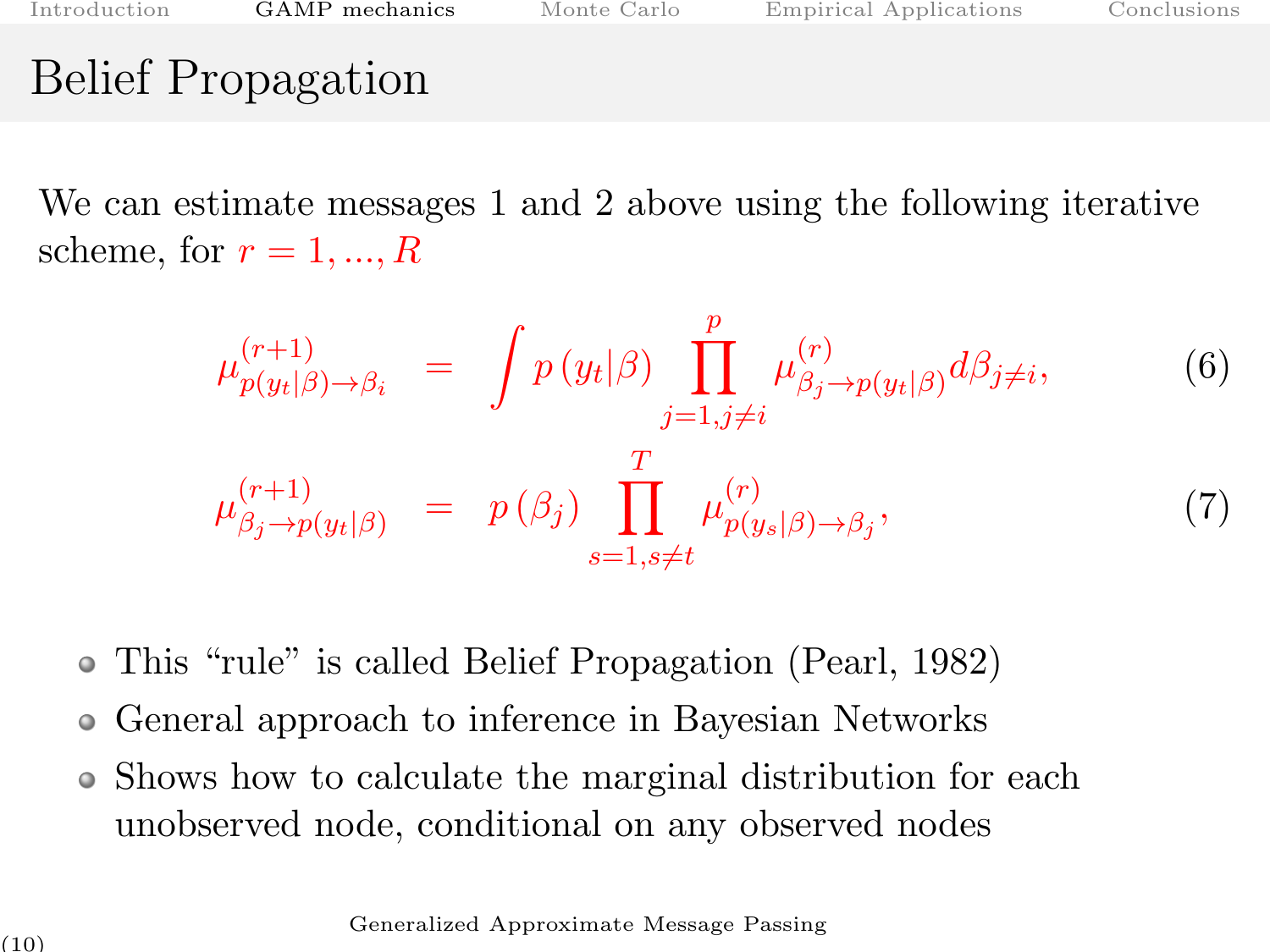### The GAMP approximation to Belief Propagation

- There are several message passing algorithms for estimating the quantities in the messages  $\mu_{p(y_t|\beta) \to \beta_i}$  and  $\mu_{\beta_j \to p(y_t|\beta)}$
- For example, Wand (2017, JASA) suggests Variational Bayes
- GAMP relies on two approximations
	- When  $p \to \infty$  a central limit theorem (CLT) postulates that the messages  $\ln \left[ \prod_{j=1,j\neq i}^p \mu_{\beta_j \to p(y_t|\beta)} \right]$  can be approximated by a Gaussian distribution with respect to the uniform norm
	- second approximation involves taking the Taylor-series expansion of terms in the messages, so that the mean and variance of  $p(\beta_i|y)$  can be obtained analytically up to the omission of  $O(1/p)$  terms
- As  $p \to \infty$  both approximations vanish!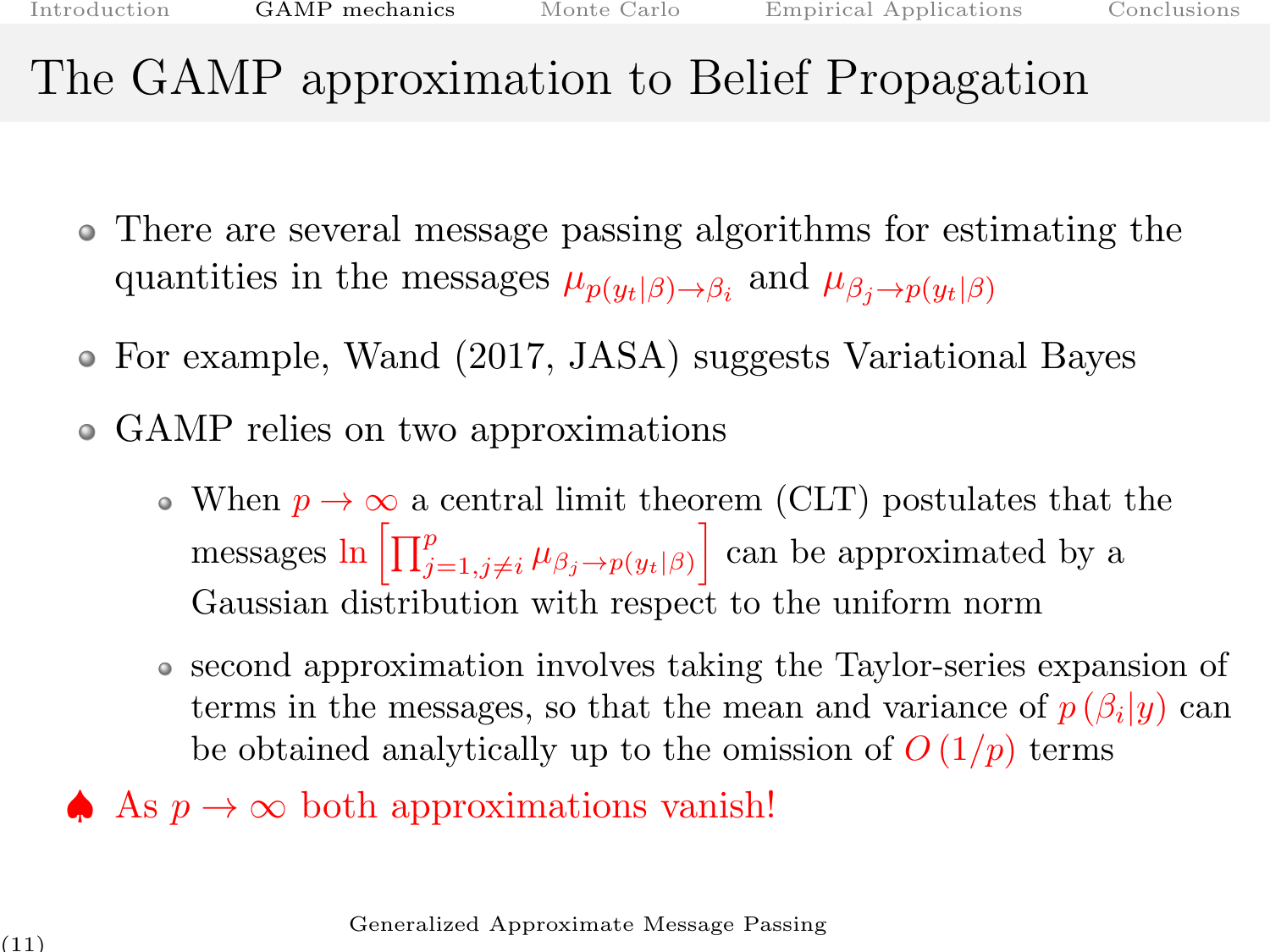#### The GAMP algorithm in a regression problem

Consider the regression model

 $y_t = x_t\beta + \varepsilon_t,$ 

where  $\varepsilon_t \sim N(0, \sigma^2)$ ,  $y_t$  is scalar,  $x_t$  is  $1 \times p$  vector, and consider the prior distribution  $\beta \sim N_p(0, V)$ , V diagonal (hence  $p(\beta_i)$ ) independent).

Initialize  $\mu_{\beta}^{(1)} = 0$ ,  $V_{\beta}^{(1)} = V$ , set  $s^{(0)} = 0$  and define  $\tilde{x} = x \odot x$ , where  $\odot$ denotes the Hadamard (element-wise) product (also,  $\oslash$  denotes element-wise division of matrices/vectors of the same dimension). Finally, define  $z = x\beta$ .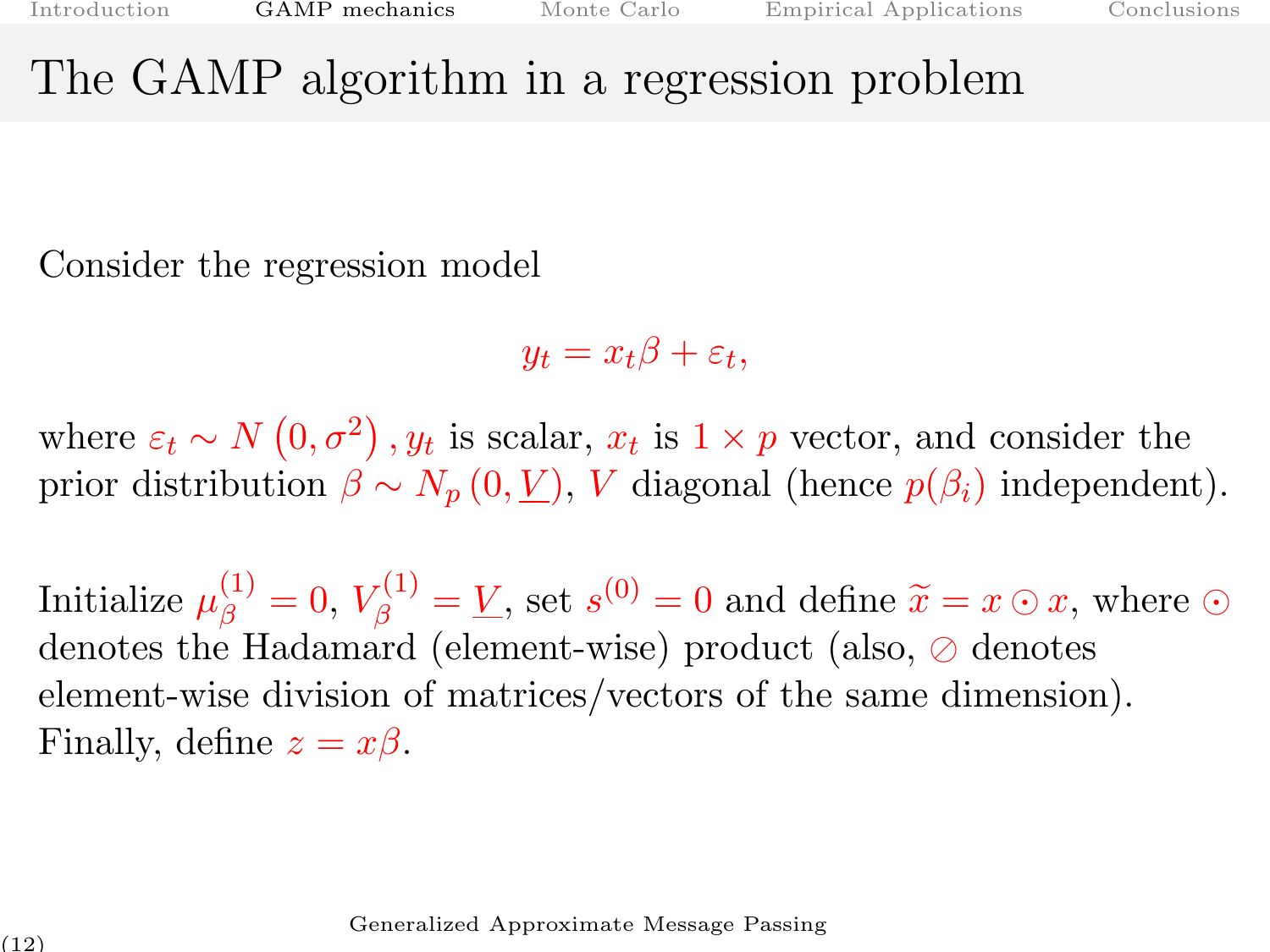# The GAMP algorithm in practice

|     |                        | <b>Algorithm 1 GAMP</b> iterations |                                                                                                                                                  |
|-----|------------------------|------------------------------------|--------------------------------------------------------------------------------------------------------------------------------------------------|
|     | 1: for $r = 1$ to R do |                                    |                                                                                                                                                  |
| 2:  | STEP 1:                |                                    | $\tau_c^{(r)} = (x \odot x) \tau_s^{(r)}$                                                                                                        |
| 3:  |                        |                                    | $c^{(r)} = x \mu_{\beta}^{(r)} - s^{(r-1)} \odot \tau_{c}^{(r)}$                                                                                 |
| 4:  | STEP 2:                |                                    | $s^{(r)} = (\mu_z^{(r)} - c^{(r)}) \oslash \tau_c^{(r)}$                                                                                         |
| 5:  |                        |                                    | $\tau_s^{(r)} = \left(1 - \tau_z^{(r)} \oslash \tau_c^{(r)}\right) \oslash \tau_c^{(r)}$                                                         |
| 6:  |                        |                                    | where $\mu_z^{(r)} = E\left(z \mid c^{(r)}, \tau_c^{(r)}\right)$ and $\tau_z^{(r)} = var\left(z \mid c^{(r)}, \tau_c^{(r)}\right)$               |
| 7:  | STEP 3:                |                                    | $\tau_q^{(r)} = 1 \oslash \left( S \tau_s^{(r)} \right)$                                                                                         |
| 8:  |                        |                                    | $q^{(r)} = \mu_{\beta}^{(r)} + \tau_q^{(r)} \odot x's^{(r)}$                                                                                     |
| 9:  | STEP 4:                |                                    | $\beta \sim N\left(\mu_{\beta}^{(r+1)}, \tau_{\beta}^{(r+1)}\right)$                                                                             |
| 10: |                        |                                    | where $\mu_{\beta}^{(r+1)} = E\left(\beta q^{(r)}, \tau_q^{(r)}\right)$ and $\tau_{\beta}^{(r+1)} = var\left(\beta q^{(r)}, \tau_q^{(r)}\right)$ |
|     | $11:$ end for          |                                    |                                                                                                                                                  |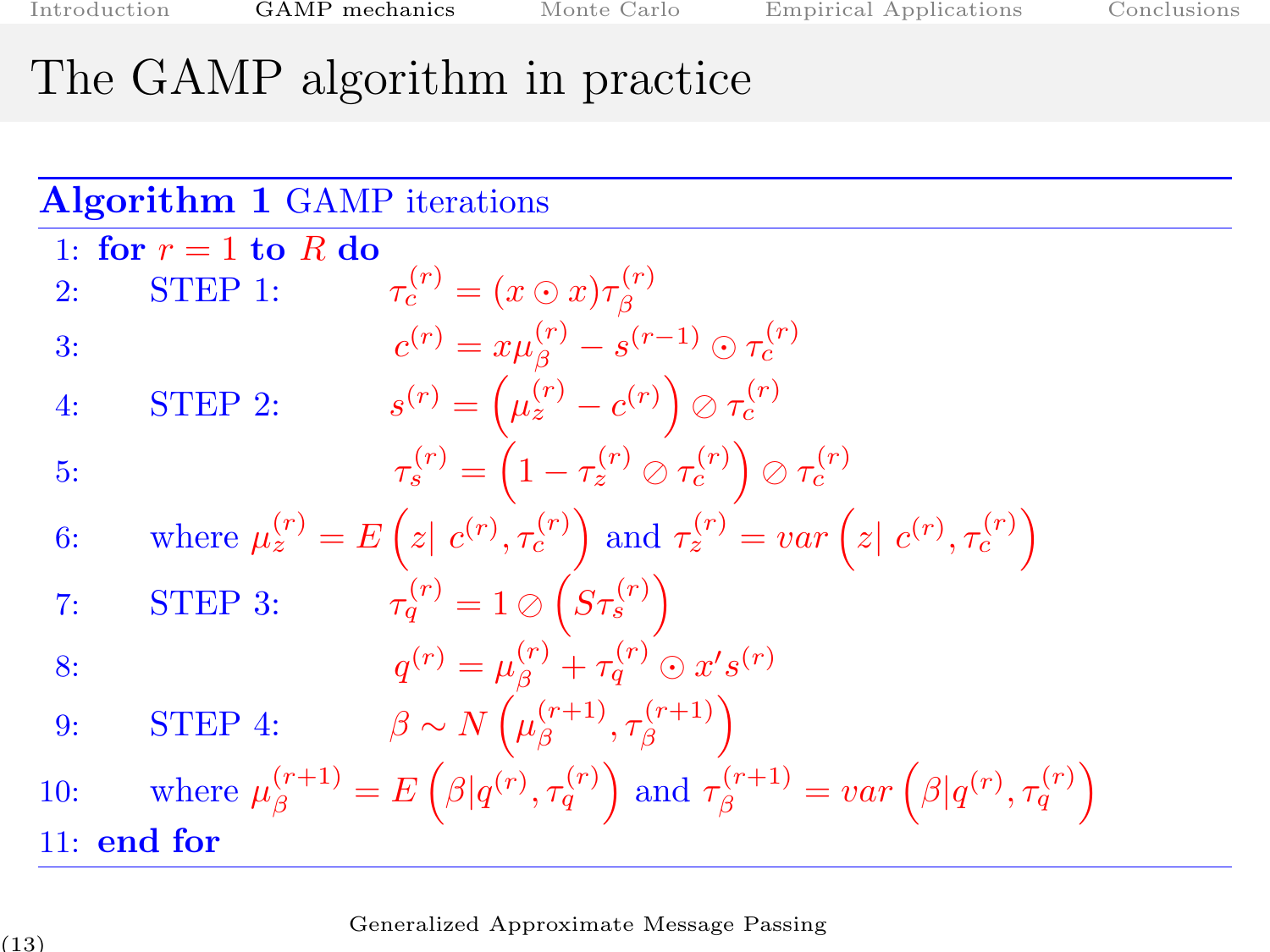# Computational points

- The algorithm provides approximation of the first two moments of
	- $\beta$  (no need to sample from  $N(\mu_{\beta}^{(r+1)})$  $\mathcal{F}^{(r+1)}_{\beta}, \tau^{(r+1)}_{\beta}$  $\binom{(r+1)}{\beta}$ 
		- $\rightarrow$  Convergence when  $\|\mu_{\beta}^{(r+1)} \mu_{\beta}^{(r)}\|$  $\mathcal{L}^{(r)}_{\beta}$   $\rightarrow 0$
- Total of  $\mathcal{O}(Tp)$  algorithmic operations, takes seconds with e.g.  $T = 200$  and  $p = 200$ .
	- $\rightarrow$  Instead of element-wise operators, we can define the algorithm using for loops (over t and over i)  $\rightarrow$  Easy to parallelize for very large T or p
- Marginalizations/factorizations imply posterior independence, therefore algorithm will not converge with highly correlated predictors.
	- $\rightarrow$  This is a problem for MCMC algorithms (Madigan et al. 1999), but much more so for GAMP.
- Empirically GAMP can still be very useful: will show one Monte Carlo simulation & two examples from macroeconomics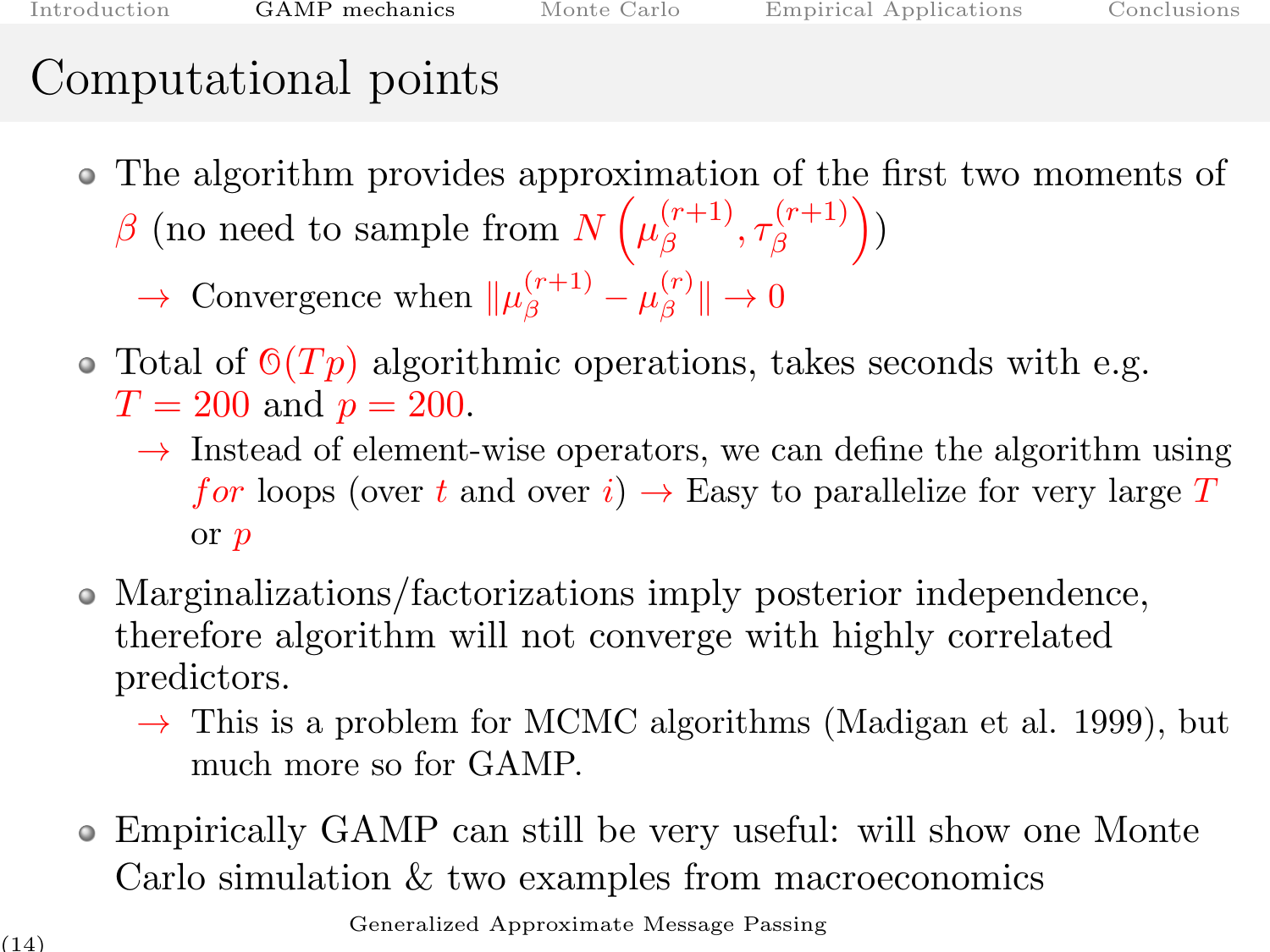#### How I use GAMP in this paper

- Main benefit of GAMP: Can be used with generic prior and likelihood functions
- I combine with popular hierarchical priors (using an EM-GAMP scheme):
	- $\bullet$  *Sparse Bayesian Learning (SBL)*, (Tipping, 2001, J.of Machine Learning Research):

$$
p\left(\beta_i|\alpha_i\right) = N\left(0, \alpha_i^{-1}\right),\tag{8}
$$

$$
p(\alpha_i) = Gamma(\underline{a}, \underline{b}). \qquad (9)
$$

Spike and Slab prior (SNS) (Mitchell and Beauchamp, 1988, JASA):

$$
p(\beta_i|\pi_0) = (1-\pi_0)\,\delta_0 + \pi_0 N(0,\alpha^{-1}), \qquad (10)
$$

$$
p(\pi_0) = Beta(\underline{\rho}_1, \underline{\rho}_2). \tag{11}
$$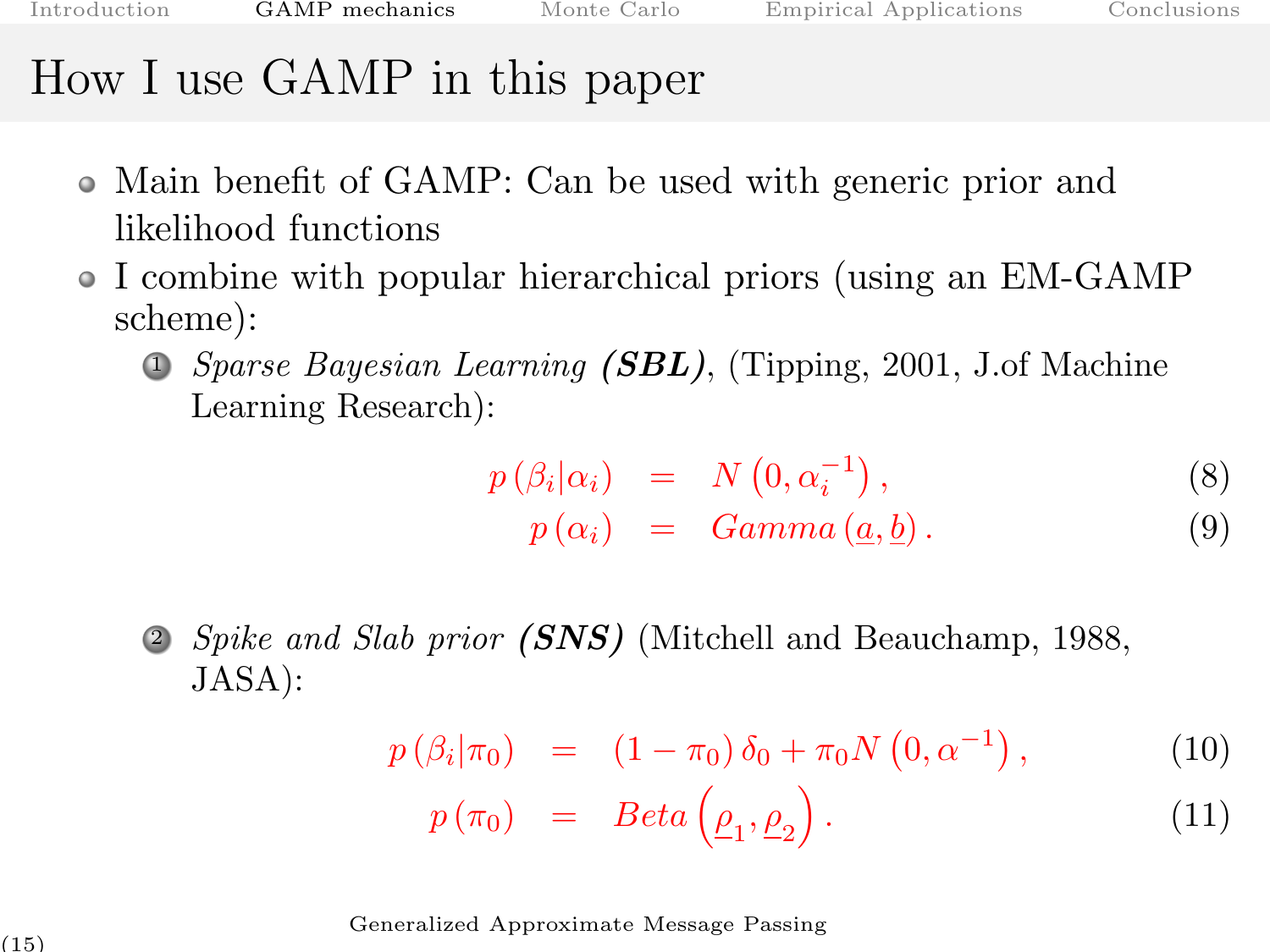# <span id="page-22-0"></span>Experiments on artificial data

- $\bullet$  Generate p predictors, with T observations each, from a Normal
- Correlation among predictors is  $corr(x_i, x_j) = \rho^{|i-j|}$
- Only first  $q = |c \times p|$  predictors important
- $\bullet$  q coefficients from continuous  $U(-4, 4)$ , all others are zero

Three different Data Generating Processes

- 1 Model 1:  $T = 50$ ,  $p = 100, 200, 500$  and  $\rho = 0.3$  and  $c = 0.01$
- 2 Model 2:  $T = 200$ ,  $p = 100, 200, 500$  and  $\rho = 0.3$  and  $c = 0.05$
- 3 Model 3:  $T = 200$ ,  $p = 100$  and  $\rho = 0.9$  and  $c = 0.05$ .

 $\rightarrow$  In Model 3 predictors are orthogonalized (for estimation)

 Measure accuracy using Mean Absolute Deviations between true and estimated parameters over all Monte Carlo iterations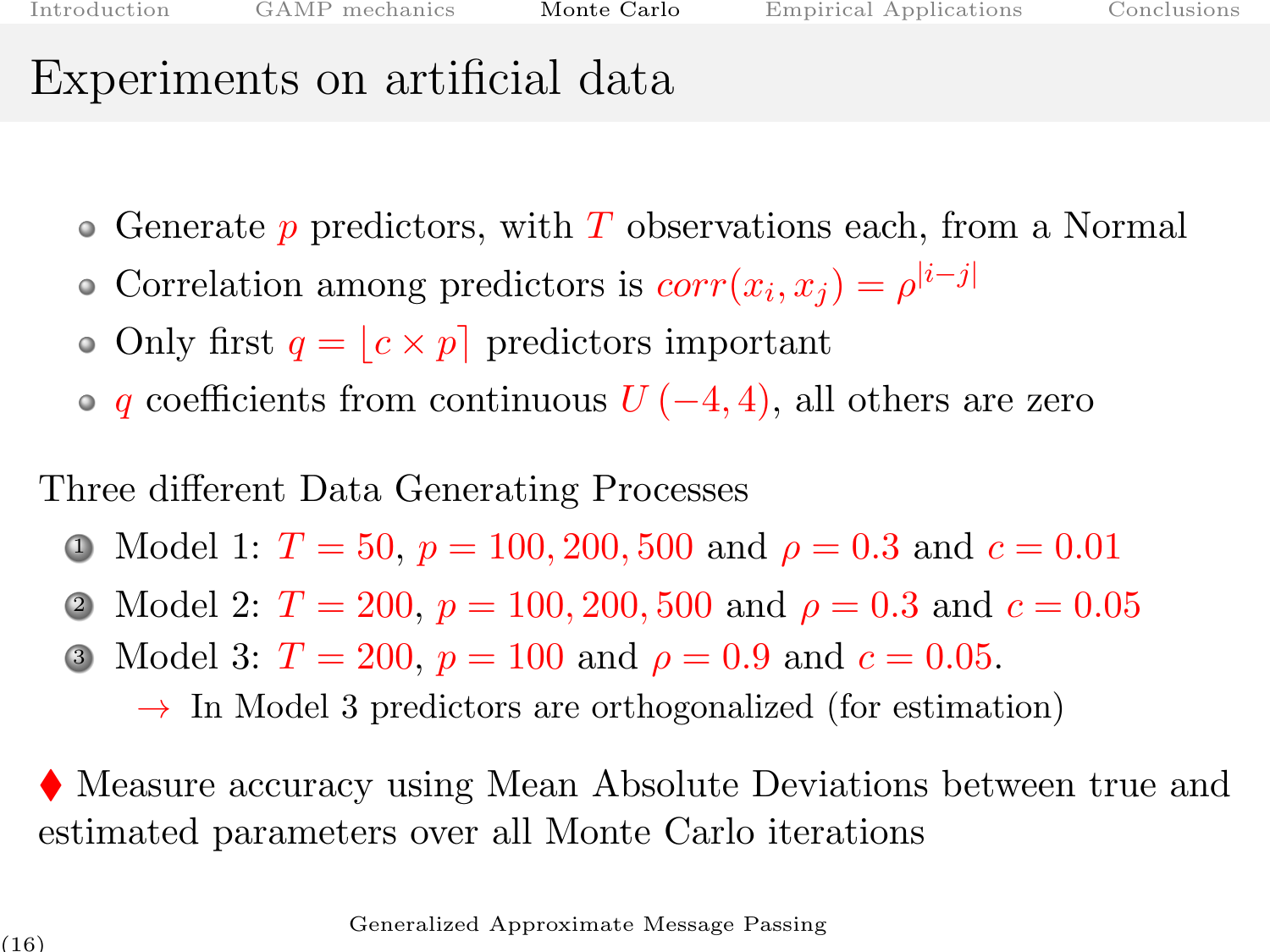#### Model 1: Boxplots of MAD statistics



Figure: Boxplots of MAD statistics over the 500 Monte Carlo iterations for Model 1 case  $(T = 50, p = 100, 200, 500)$ .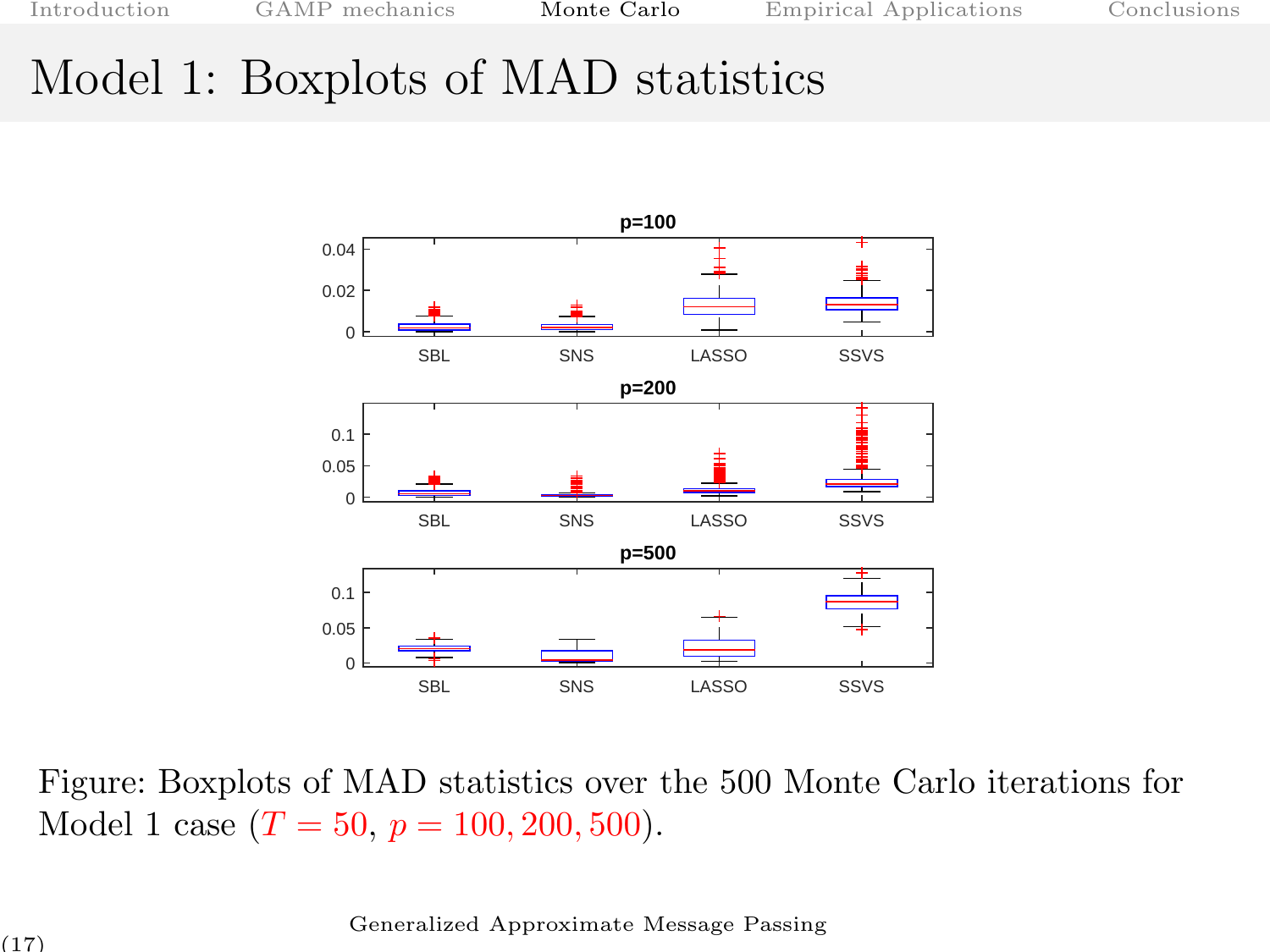### Model 2: Boxplots of MAD statistics



Figure: Boxplots of MAD statistics over the 500 Monte Carlo iterations for Model 2 case  $(T = 200, p = 100, 200, 500)$ .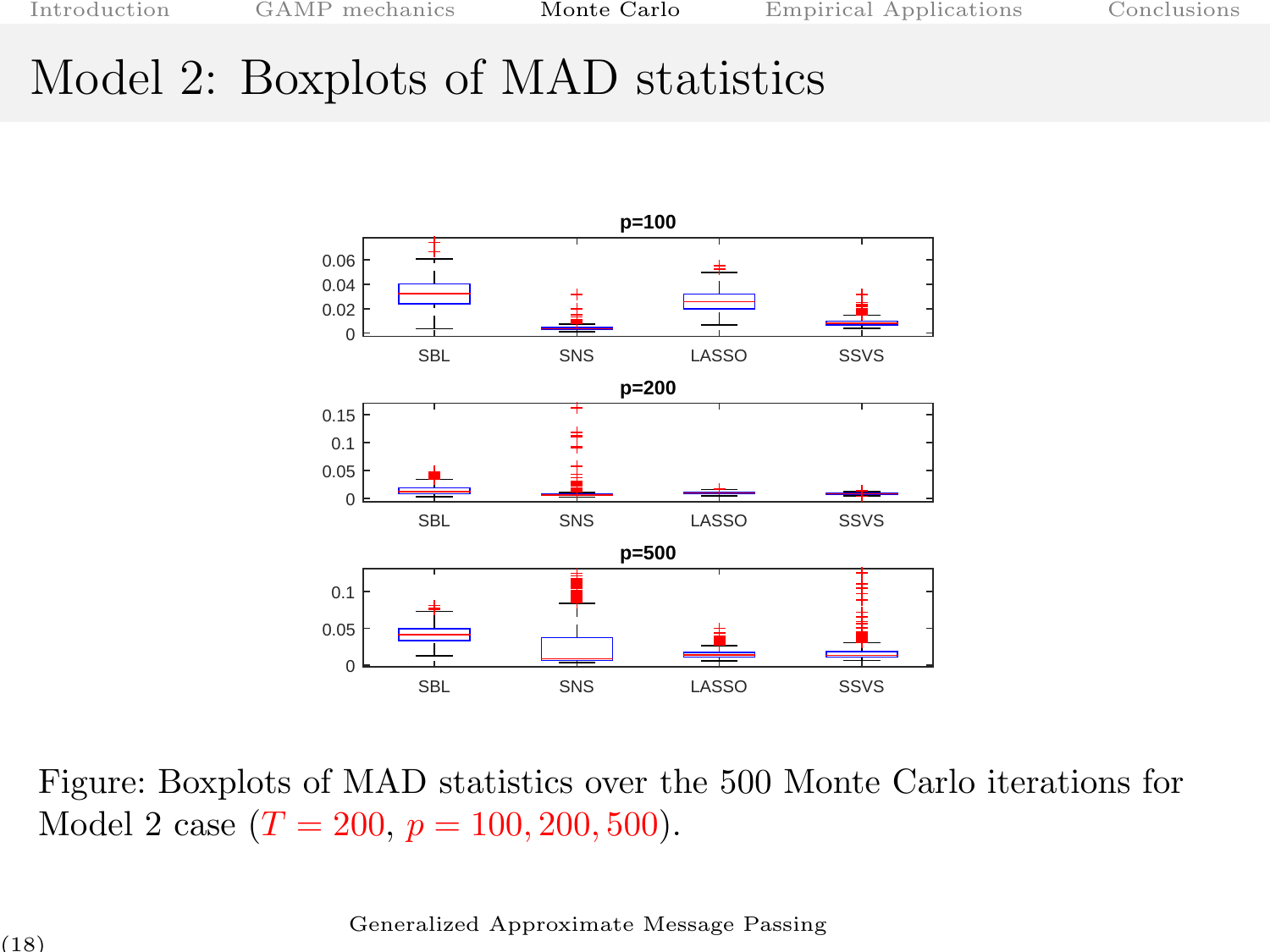[Introduction](#page-1-0) [GAMP mechanics](#page-12-0) **[Monte Carlo](#page-22-0)** [Empirical Applications](#page-27-0) [Conclusions](#page-36-0)

#### Model 3: Boxplots of MAD statistics



Figure: Boxplots of MAD statistics over the 500 Monte Carlo iterations for Model 3 case  $(T = 200, p = 100)$ .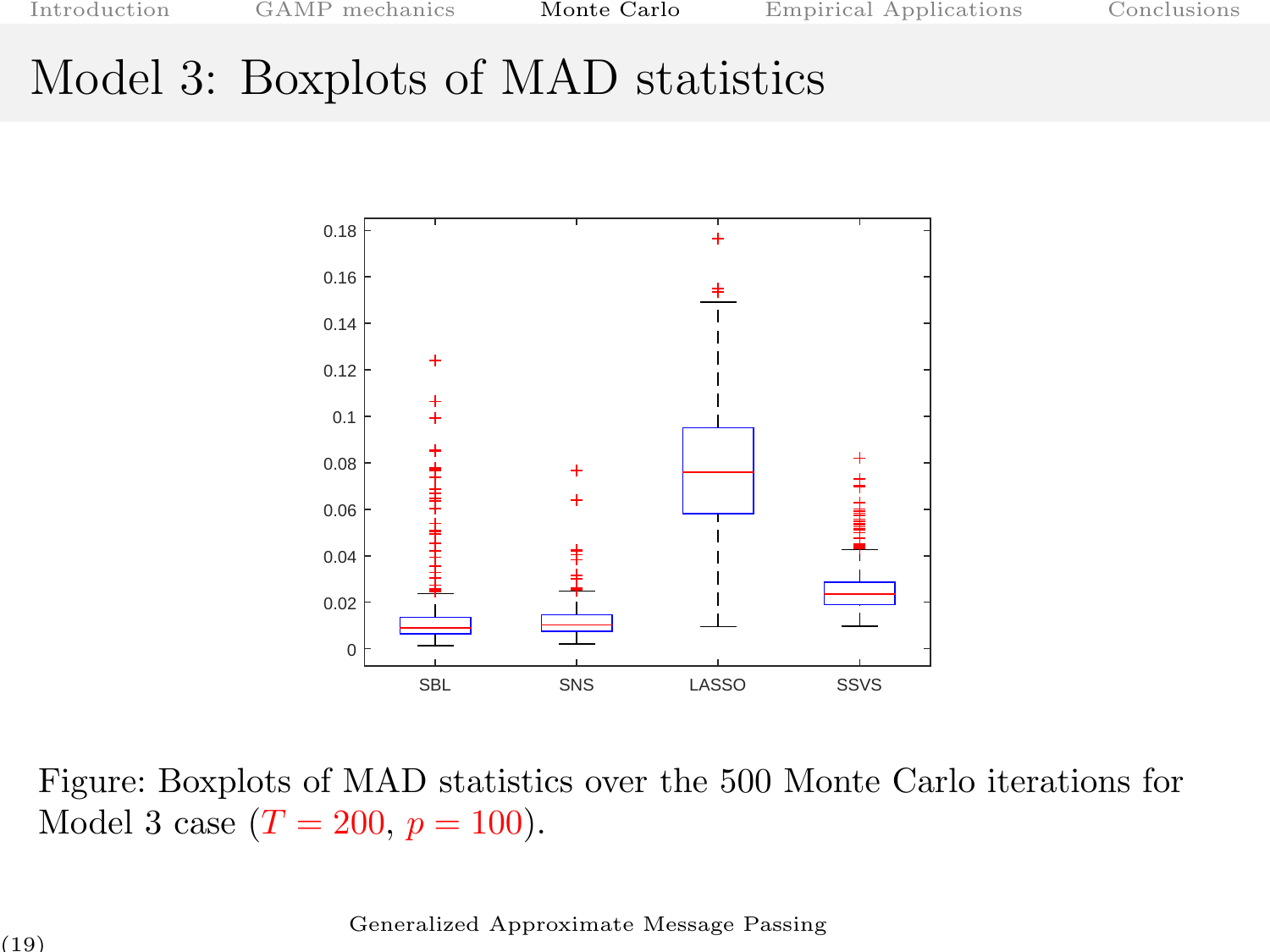### ...and why you should take this algorithm seriously

Table: Computing time (seconds) per Monte Carlo iteration for each of the four algorithms.

|        |                                | SBL |      | SNS LASSO SSVS |       |
|--------|--------------------------------|-----|------|----------------|-------|
|        | $p = 100 \le 0.01 \le 0.01$    |     |      | 4.03           | 1.81  |
| $T=50$ | $p = 200 \leq 0.01 \leq 0.01$  |     |      | 12.88          | 5.29  |
|        | $p = 500 \le 0.01 \qquad 0.01$ |     |      | 92.99          | 38.59 |
|        |                                |     |      |                |       |
|        | $p = 100 \le 0.01$             |     | 0.01 | 6.28           | 1.98  |
|        | $T = 200$ $p = 200$ $< 0.01$   |     | 0.01 | 12.54          | 5.11  |
|        | $p = 500 \lt 0.01$             |     | 0.28 | 54.89          | 18.29 |

Notes: The reference machine is a 64 bit Windows 7-based PC with Intel Core 7 4770K CPU, 32GB DDR3 RAM running MATLAB 2016a.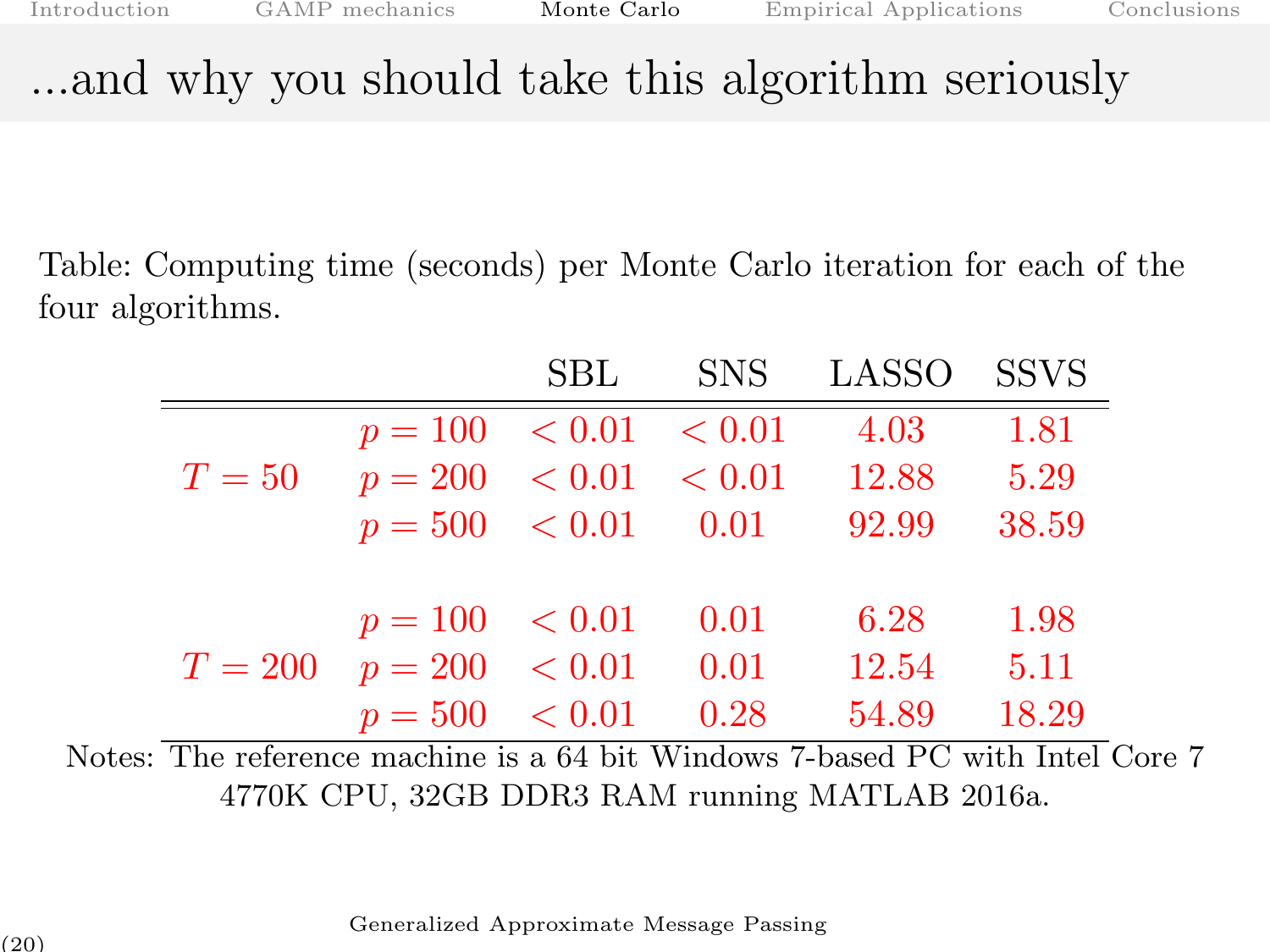<span id="page-27-0"></span>Now let's look how this algorithm fairs in real situations

- 222 US quarterly macro series, 1959:Q1-2015:Q3 (FRED-QD of Mike McCracken)
- I use one series at a time as y, remaining 221 converted to factors (to be exact, only 130 of 222 disaggregated series used for factors)
- $\bullet$  Standard univariate forecast regressions with one lag  $+50$  factors (orthogonal predictors)
- $\bullet$   $h = 1, 2, 4, 8$  (setting identical to Stock and Watson, 2012, JBES)
- Competing methods: LASSO, SSVS, BMA, BAGGING, DFM5 (use always first 5 factors from 50), OLS (on the full model with 50 factors)

#### Tables show quantiles of MSFEs (relative to MSFE of  $AR(1)$ ) averaged over all 222 series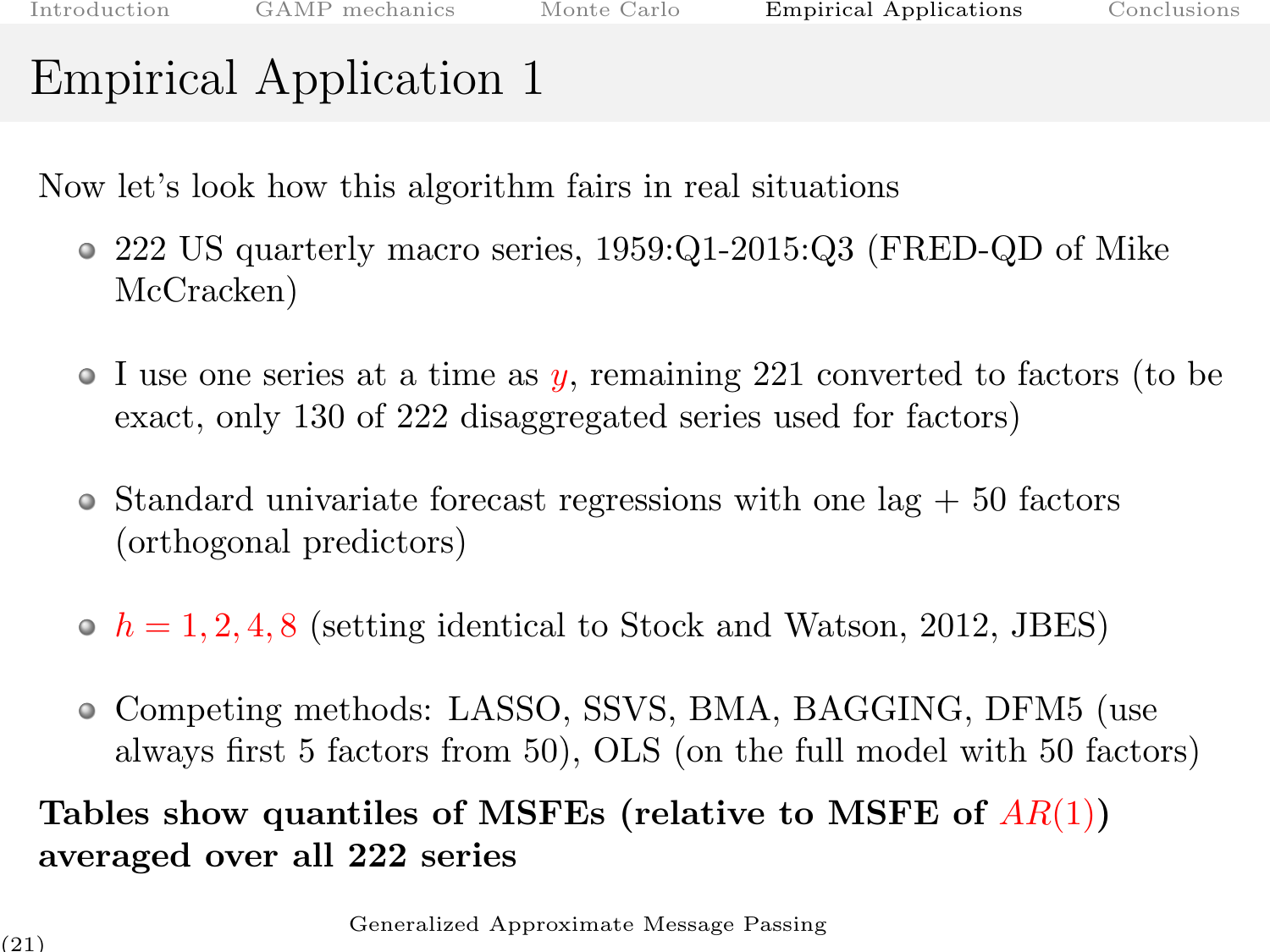#### Empirical Application 1, constant volatility

|      | HORIZON $h=1$ |                 |       |                 |            |            |       |                 |
|------|---------------|-----------------|-------|-----------------|------------|------------|-------|-----------------|
|      | SBL           | S <sub>NS</sub> | LASSO | <b>SSVS</b>     | BMA        | BAG        | DFM5  | $_{\rm OLS}$    |
| 0.05 | 0.746         | 0.763           | 0.781 | 0.723           | 0.733      | 0.757      | 0.745 | 0.872           |
| 0.25 | 0.898         | 0.935           | 0.943 | 0.917           | 0.915      | 0.921      | 0.915 | 1.033           |
| 0.5  | 0.975         | 0.999           | 0.996 | 0.990           | 0.990      | 0.987      | 0.993 | 1.130           |
| 0.75 | 1.011         | 1.002           | 1.040 | 1.003           | 1.013      | 1.020      | 1.029 | 1.273           |
| 0.95 | 1.058         | 1.021           | 1.111 | 1.037           | 1.068      | 1.087      | 1.106 | 1.544           |
|      |               |                 |       | HORIZON $h=2$   |            |            |       |                 |
|      | SBL           | <b>SNS</b>      | LASSO | <b>SSVS</b>     | <b>BMA</b> | <b>BAG</b> | DFM5  | <b>OLS</b>      |
| 0.05 | 0.745         | 0.737           | 0.799 | 0.748           | 0.750      | 0.713      | 0.753 | 0.844           |
| 0.25 | 0.866         | 0.911           | 0.919 | 0.889           | 0.897      | 0.902      | 0.887 | 1.013           |
| 0.5  | 0.980         | 0.998           | 1.001 | 0.990           | 0.989      | 0.979      | 0.990 | 1.121           |
| 0.75 | 1.021         | 1.002           | 1.050 | 1.007           | 1.024      | 1.033      | 1.041 | 1.270           |
| 0.95 | 1.094         | 1.052           | 1.135 | 1.069           | 1.112      | 1.114      | 1.137 | 1.495           |
|      |               |                 |       | HORIZON $h = 4$ |            |            |       |                 |
|      | $\bf SBL$     | S <sub>NS</sub> | LASSO | <b>SSVS</b>     | <b>BMA</b> | <b>BAG</b> | DFM5  | $_{\text{OLS}}$ |
| 0.05 | 0.765         | 0.758           | 0.784 | 0.774           | 0.766      | 0.703      | 0.783 | 0.858           |
| 0.25 | 0.871         | 0.888           | 0.908 | 0.885           | 0.884      | 0.885      | 0.870 | 1.014           |
| 0.5  | 0.961         | 0.979           | 0.991 | 0.975           | 0.980      | 0.970      | 0.978 | 1.111           |
| 0.75 | 1.012         | 1.001           | 1.054 | 1.009           | 1.030      | 1.025      | 1.051 | 1.279           |
| 0.95 | 1.129         | 1.057           | 1.163 | 1.102           | 1.166      | 1.159      | 1.197 | 1.574           |
|      |               |                 |       | HORIZON $h=8$   |            |            |       |                 |
|      | SBL           | S <sub>NS</sub> | LASSO | <b>SSVS</b>     | BMA        | <b>BAG</b> | DFM5  | <b>OLS</b>      |
| 0.05 | 0.728         | 0.703           | 0.753 | 0.696           | 0.753      | 0.769      | 0.744 | 0.892           |
| 0.25 | 0.909         | 0.927           | 0.920 | 0.916           | 0.917      | 0.935      | 0.898 | 1.036           |
| 0.5  | 0.989         | 0.993           | 1.010 | 0.985           | 1.001      | 1.008      | 0.973 | 1.183           |
| 0.75 | 1.047         | 1.019           | 1.078 | 1.028           | 1.054      | 1.070      | 1.060 | 1.357           |
| 0.95 | 1.157         | 1.111           | 1.232 | 1.136           | 1.236      | 1.253      | 1.321 | 1.895           |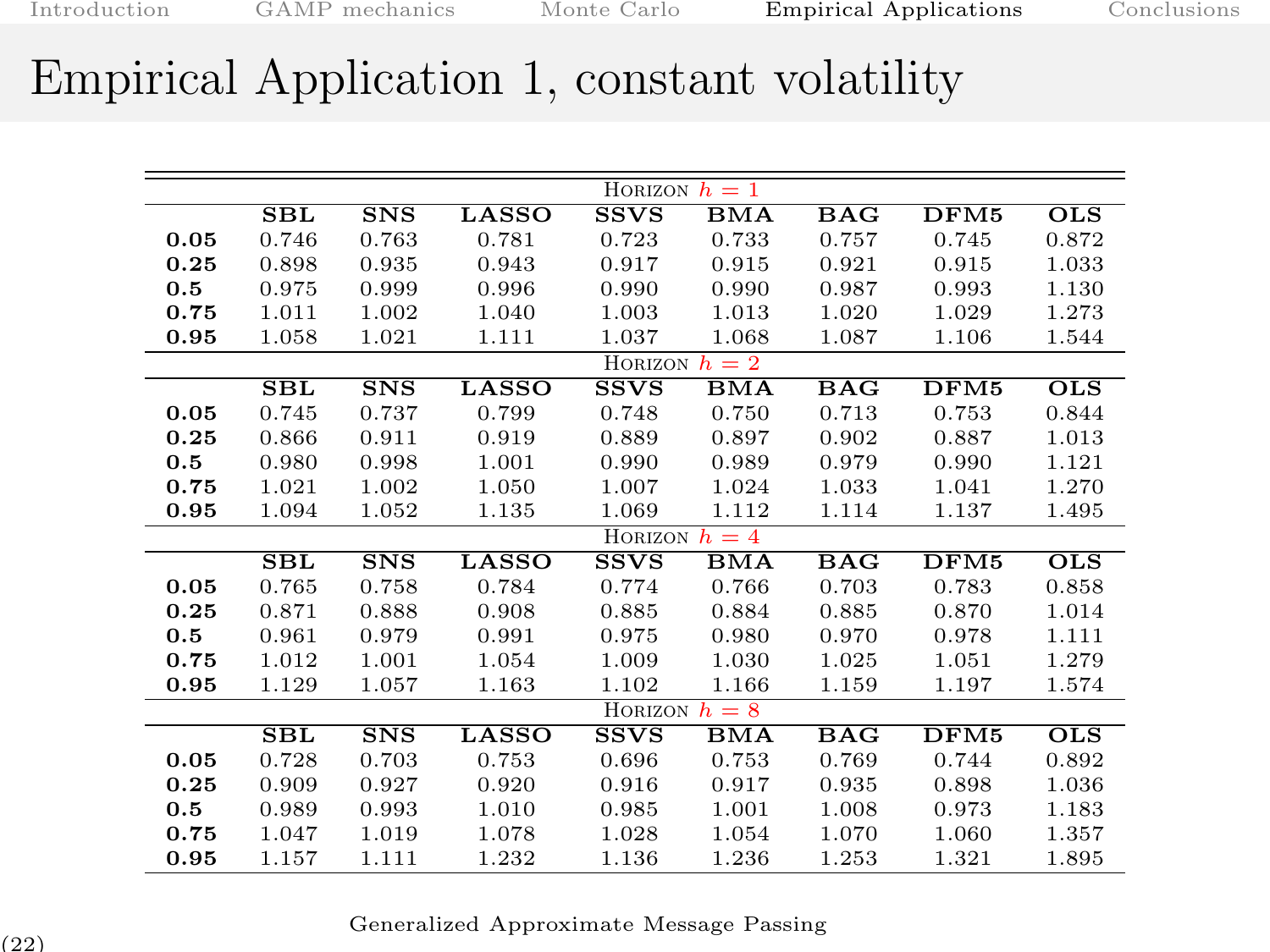### Empirical Application 1, EWMA volatility

|      | HORIZON $h=1$   |                 |              |                 |       |  |  |
|------|-----------------|-----------------|--------------|-----------------|-------|--|--|
|      | <b>SBL-EWMA</b> | <b>SNS-EWMA</b> | $_{\rm SBL}$ | S <sub>NS</sub> | DFM5  |  |  |
| 0.05 | 0.730           | 0.733           | 0.746        | 0.763           | 0.745 |  |  |
| 0.25 | 0.892           | 0.928           | 0.898        | 0.935           | 0.915 |  |  |
| 0.5  | 0.971           | 0.991           | 0.975        | 0.999           | 0.993 |  |  |
| 0.75 | 0.999           | 0.994           | 1.011        | 1.002           | 1.029 |  |  |
| 0.95 | 1.028           | 1.018           | 1.058        | 1.021           | 1.106 |  |  |
|      |                 | HORIZON $h=2$   |              |                 |       |  |  |
|      | <b>SBL-EWMA</b> | <b>SNS-EWMA</b> | $_{\rm SBL}$ | S <sub>NS</sub> | DFM5  |  |  |
| 0.05 | 0.747           | 0.738           | 0.745        | 0.737           | 0.753 |  |  |
| 0.25 | 0.858           | 0.892           | 0.866        | 0.911           | 0.887 |  |  |
| 0.5  | 0.972           | 0.990           | 0.980        | 0.998           | 0.990 |  |  |
| 0.75 | 1.002           | 0.995           | 1.021        | 1.002           | 1.041 |  |  |
| 0.95 | 1.056           | 1.027           | 1.094        | 1.052           | 1.137 |  |  |
|      | HORIZON $h = 4$ |                 |              |                 |       |  |  |
|      | <b>SBL-EWMA</b> | <b>SNS-EWMA</b> | SBL          | <b>SNS</b>      | DFM5  |  |  |
| 0.05 | 0.752           | 0.747           | 0.765        | 0.758           | 0.783 |  |  |
| 0.25 | 0.868           | 0.882           | 0.871        | 0.888           | 0.870 |  |  |
| 0.5  | 0.946           | 0.979           | 0.961        | 0.979           | 0.978 |  |  |
| 0.75 | 0.999           | 0.994           | 1.012        | 1.001           | 1.051 |  |  |
| 0.95 | 1.069           | 1.051           | 1.129        | 1.057           | 1.197 |  |  |
|      | HORIZON $h=8$   |                 |              |                 |       |  |  |
|      | <b>SBL-EWMA</b> | <b>SNS-EWMA</b> | $_{\rm SBL}$ | S <sub>N</sub>  | DFM5  |  |  |
| 0.05 | 0.703           | 0.675           | 0.728        | 0.703           | 0.744 |  |  |
| 0.25 | 0.893           | 0.910           | 0.909        | 0.927           | 0.898 |  |  |
| 0.5  | 0.976           | 0.982           | 0.989        | 0.993           | 0.973 |  |  |
| 0.75 | 1.027           | 1.005           | 1.047        | 1.019           | 1.060 |  |  |
| 0.95 | 1.120           | 1.090           | 1.157        | 1.111           | 1.321 |  |  |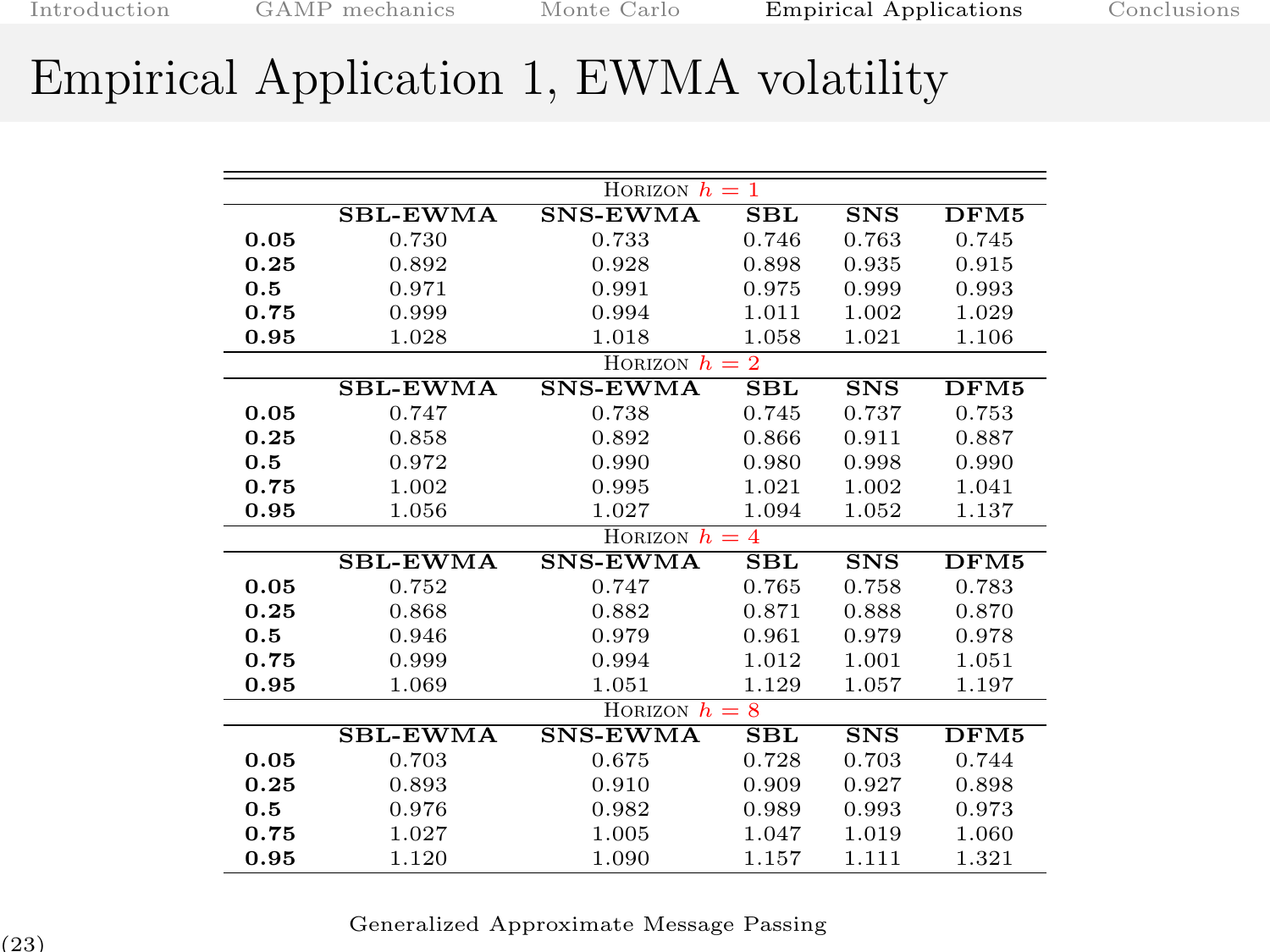Second application involves TVP regressions for inflation

$$
\pi_t = \tau_t + \phi_t \pi_{t-1} + \beta_t x_t + \varepsilon_t \tag{12}
$$

We now know that for inflation SV is important (as with other macro variables), but also time-varying trend and possibly lags

- Many people have proposed various Bayesian methods some are in this room today.
- Existing methods cannot incorporate large number of predictors
- Even if they do incorporate some predictors MCMC variants are extremely complex, and hard to beat parsimonious TVP-AR or UC-SV specifications or simpler forgetting factor estimators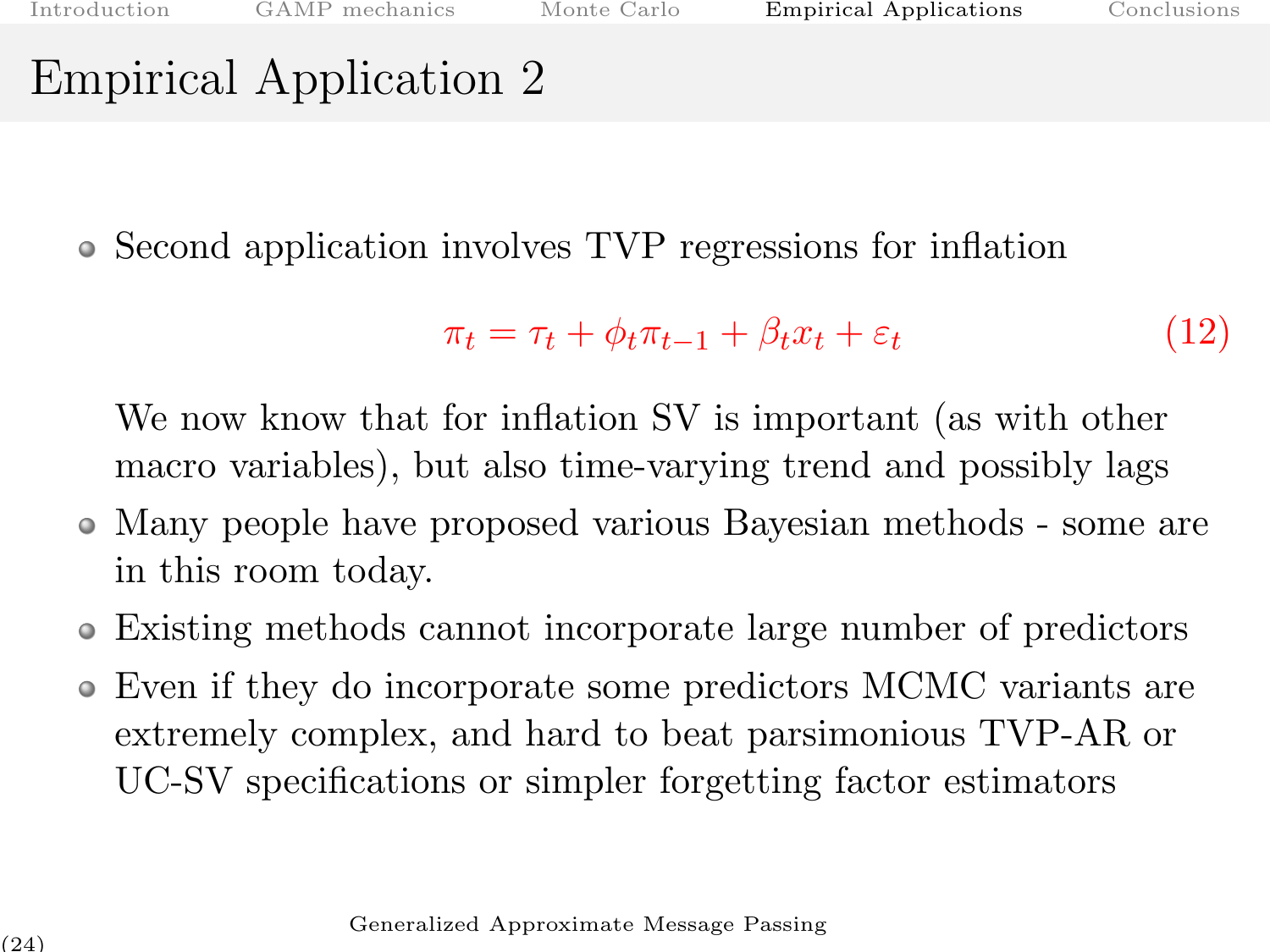The TVP model can be written as constant parameter regression with time-dummies (assume intercept and lags are all in a matrix  $x$ )

$$
y = z\theta + \varepsilon \tag{13}
$$

where

$$
z = \left[ \begin{array}{cccc} x_1 & 0 & \ldots & 0 \\ 0 & x_2 & \ldots & \ldots \\ \ldots & 0 & \ldots & \ldots \\ 0 & 0 & \ldots & x_T \end{array} \right].
$$

- Without further assumptions,  $z'z$  is rank deficient
- This is why people rely on the hierarchical prior  $p(\theta_t|\theta_{t-1}) \sim RW$
- What if I do not use this restrictive prior, but instead shrink  $\theta$ ?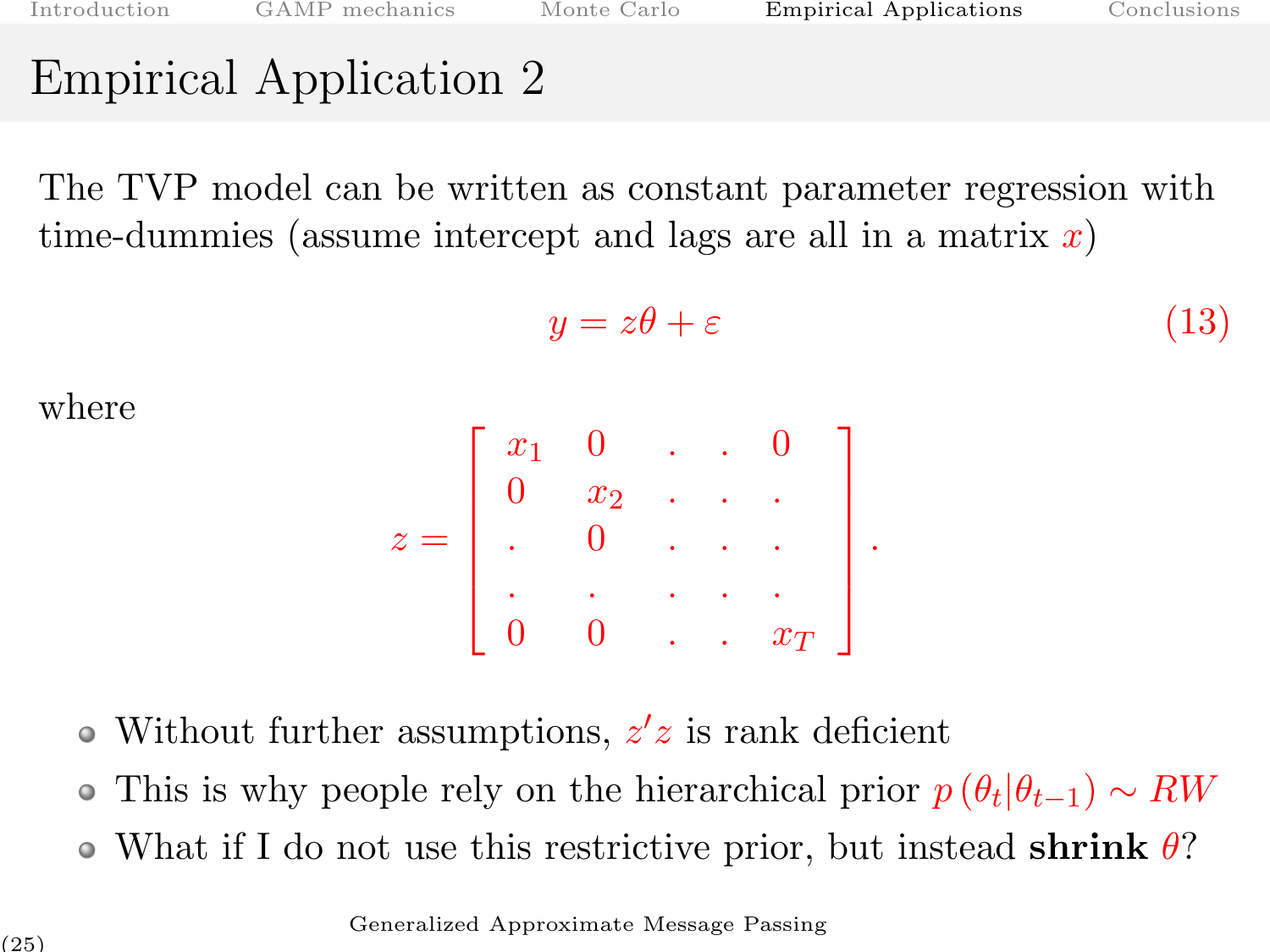$$
y = z\theta + \varepsilon \tag{14}
$$

- What if I do not use this restrictive prior, but instead shrink  $\theta$ ?
- I will now show that GAMP can be used to estimate this regression and recover TVP coefficients
- I use monthly CPI data (685 obs) and 118 predictors
- $\circ$  z has 80,830 columns!
- $\rightarrow$  Note that if desirable, we can also do the same shrinkage estimation WITH the RW prior imposed, WITHOUT the need of Kalman Filter (see Chan and Jeliazkov, 2009)
- $\rightarrow$  In that case, we could also use GAMP in state-space form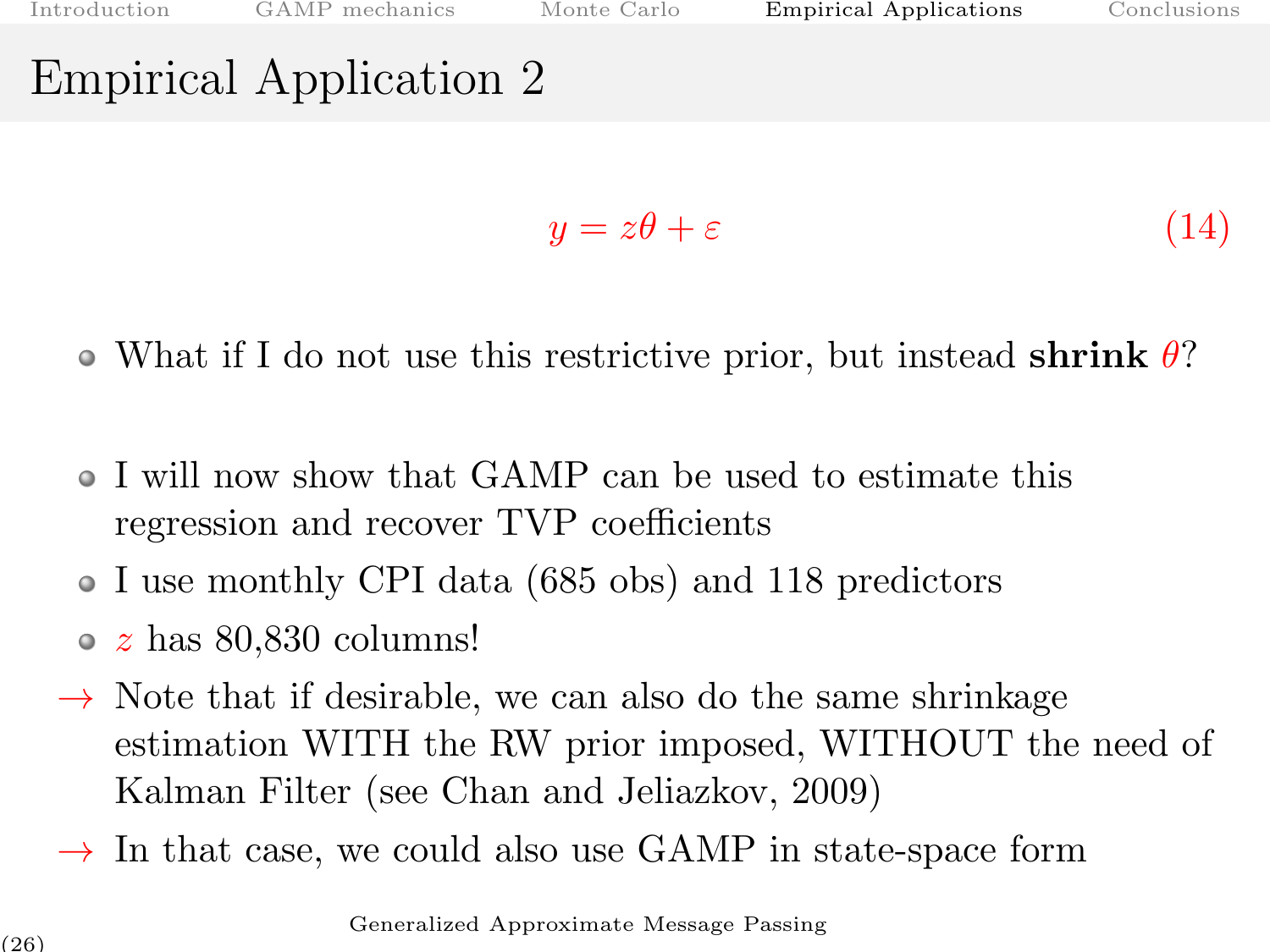#### Empirical Application 2: Parameter Estimates

Figure: Parameter estimates (Int, first & second lag), TVP-AR (MCMC) vs Regression with time dummies  $+$  shrinkage (GAMP)

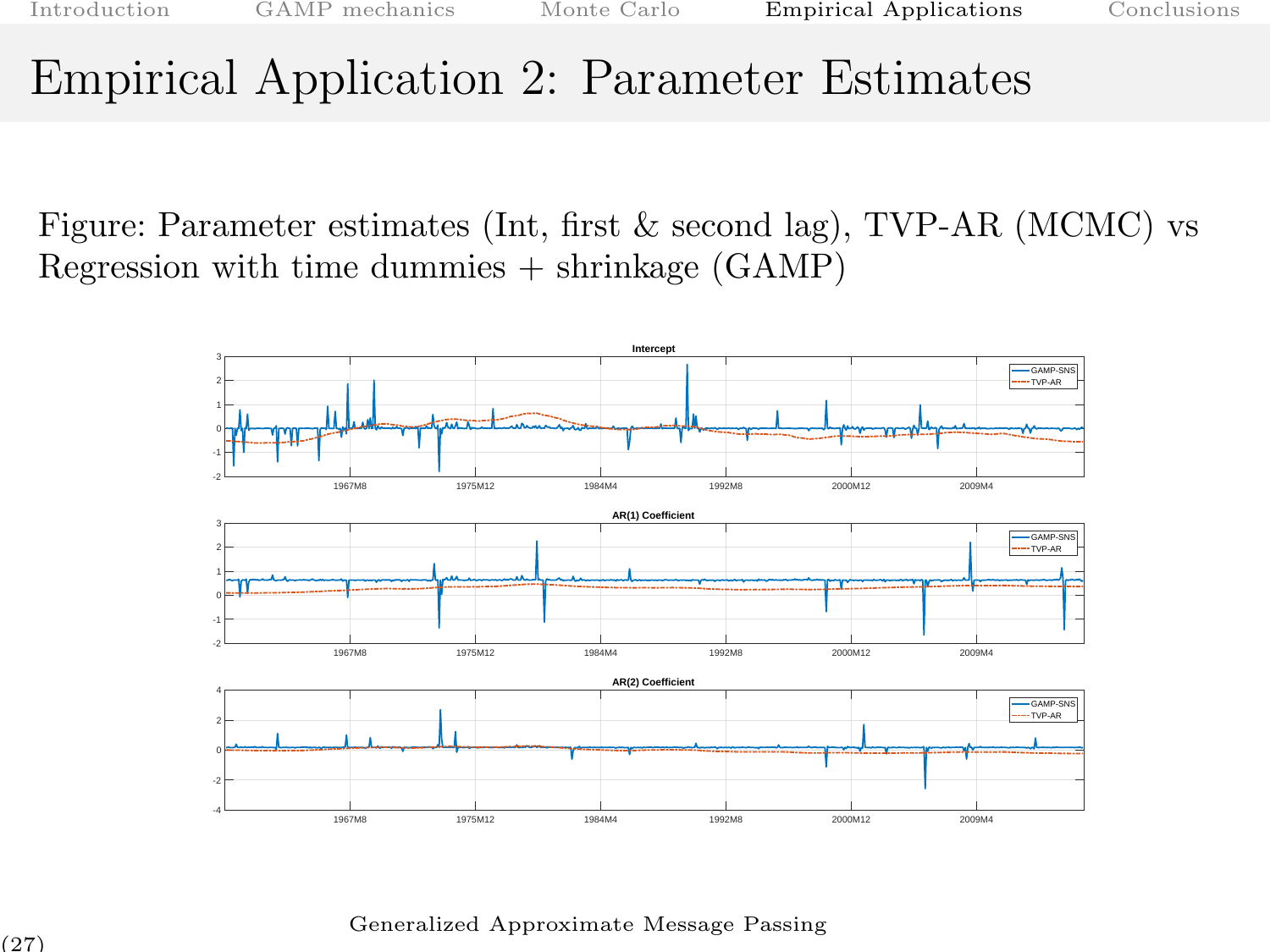### Empirical Application 2: MSFEs (relative to  $AR(2)$ )

|                                            | $h=1$ | $h=6$ | $h=12$ |
|--------------------------------------------|-------|-------|--------|
| AR(2)                                      | 1.000 | 1.000 | 1.000  |
| TVP AR MODELS:                             |       |       |        |
| $KP-AR(2)$ (Koop+Potter)                   | 0.878 | 0.610 | 0.514  |
| $GK-AR(2)$ (Giordani+Kohn)                 | 0.975 | 0.878 | 0.839  |
| $TVP-AR(2)$                                | 0.888 | 0.808 | 0.626  |
| UC-SV                                      | 0.996 | 0.944 | 0.568  |
| CONSTANT PARAMETER MODELS WITH PREDICTORS: |       |       |        |
| $LASSO-AR(2) + all predictors$             | 0.901 | 0.863 | 0.916  |
| $SSVS-AR(2) + all predictors$              | 0.898 | 0.914 | 0.894  |
| $GAMP-SBL-AR(2) + all predictors$          | 0.999 | 0.822 | 0.927  |
| $GAMP-SNS-AR(2) + all predictors$          | 0.952 | 0.895 | 0.740  |
| TVP MODELS WITH PREDICTORS:                |       |       |        |
| TVP-BMA-AR $(2) + 10$ predictors           | 0.906 | 1.070 | 0.813  |
| TVP-DMA-AR $(2) + 10$ predictors           | 0.825 | 0.594 | 0.433  |
| $GAMP-SBL-TDAR(2) + all predictors$        | 0.863 | 0.690 | 0.505  |
| $GAMP-SNS-TDAR(2) + all predictors$        | 0.832 | 0.701 | 0.604  |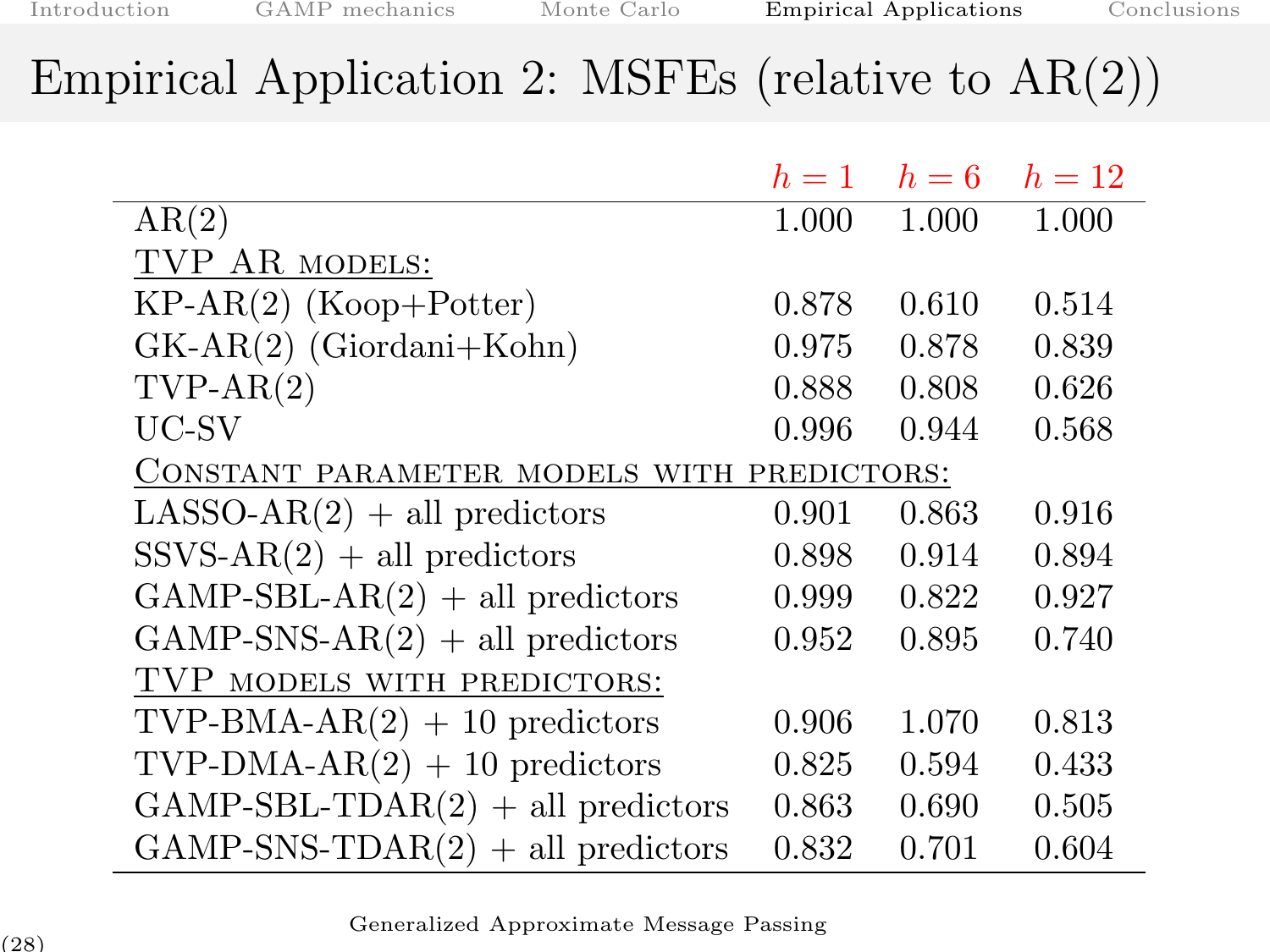# Empirical Application 2:  $logPLs$  (relative to  $AR(2)$ )

|                                            | $h=1$    | $h=6$    | $h=12$   |
|--------------------------------------------|----------|----------|----------|
| AR(2)                                      | 0.000    | 0.000    | 0.000    |
| TVP AR MODELS:                             |          |          |          |
| $KP-AR(2)$ (Koop+Potter)                   | $-0.089$ | 0.522    | 0.218    |
| $GK-AR(2)$ (Giordani+Kohn)                 | 0.202    | 0.078    | $-0.076$ |
| $TVP-AR(2)$                                | 0.287    | 0.112    | 0.096    |
| UC-SV                                      | 0.065    | 0.078    | 0.101    |
| CONSTANT PARAMETER MODELS WITH PREDICTORS: |          |          |          |
| $LASSO-AR(2) + all predictors$             | $-0.515$ | $-0.997$ | $-0.333$ |
| $SSVS-AR(2) + all predictors$              | 0.191    | 0.489    | 0.268    |
| $GAMP-SBL-AR(2) + all predictors$          | $-0.313$ | 0.123    | 0.031    |
| $GAMP-SNS-AR(2) + all predictors$          | 0.115    | 0.194    | $-0.192$ |
| TVP MODELS WITH PREDICTORS:                |          |          |          |
| TVP-BMA-AR $(2)$ + 10 predictors           | 0.548    | 0.077    | 0.551    |
| TVP-DMA-AR $(2)$ + 10 predictors           | $-0.091$ | $-0.482$ | $-0.178$ |
| $GAMP-SBL-TDAR(2) + all predictors$        | 0.003    | 0.416    | 0.045    |
| $GAMP-SNS-TDAR(2) + all predictors$        | 0.055    | 0.258    | 0.144    |